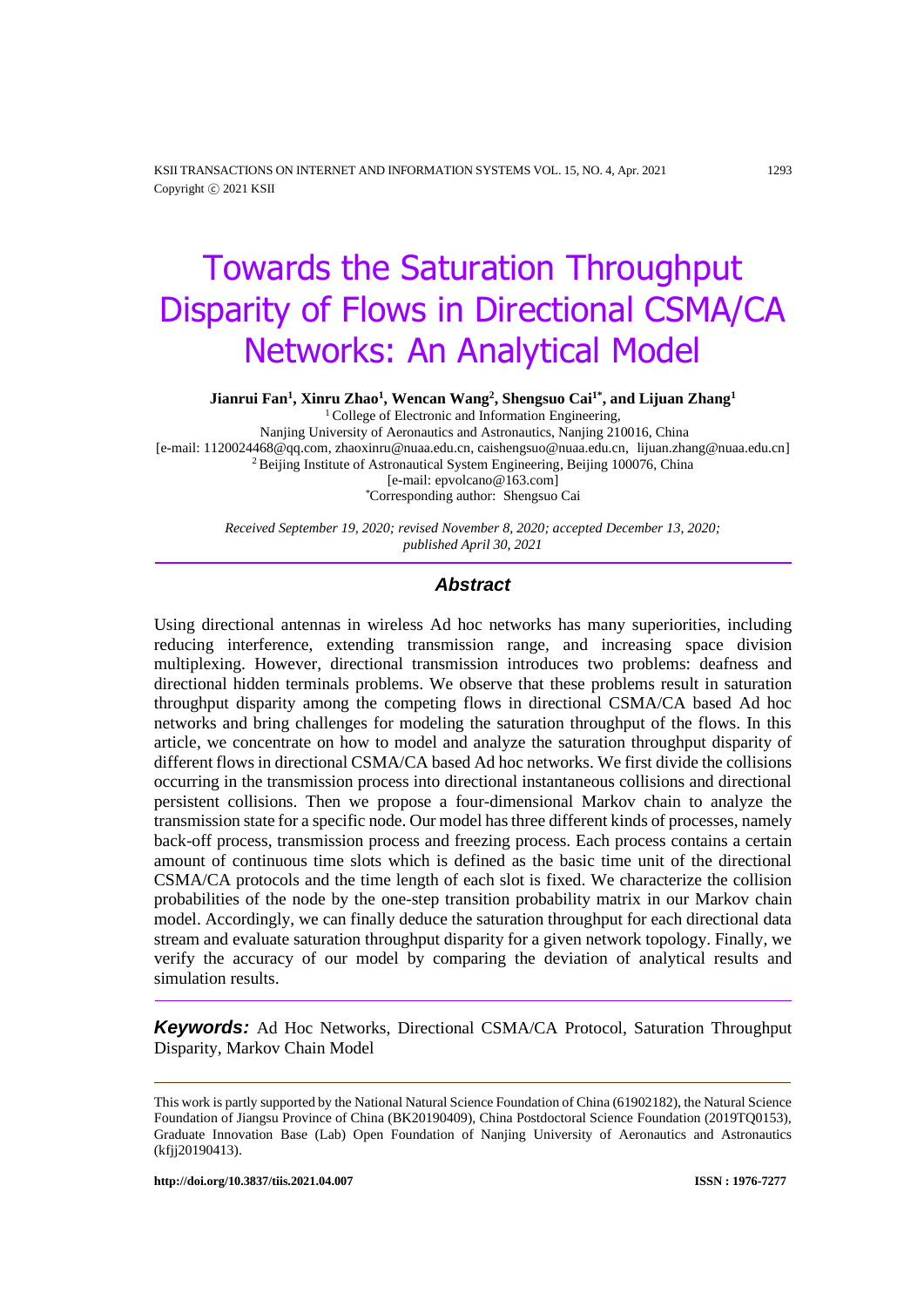# **1. Introduction**

**I**<sup>n</sup> recent years, motivated by the rapid developments of new applications in wireless Ad hoc networks, including traffic control [1], border surveillance [2], disaster relief [3], precision agriculture [4], etc., there has emerged a great demand for improving the network throughput [5]. The broadcast nature of traditional omni-directional antennas limits the upper bound of the network throughput due to overmuch interferences among multi-users. Using directional antennas can effectively make up this drawback in wireless Ad hoc networks [6]. When comparing with omni-directional antennas, directional antennas are able to provide higher spatial reuse by allowing more concurrent data transmissions among multiple node pairs. The directional antennas can also enhance the anti-interference ability of wireless devices that are affected by jamming phenomena [7].

In order to make full use of the advantages of directional antennas, a lot of work has been done on how to design the medium access control (MAC) protocols using directional randomaccess scheme [8-15]. Choudhury et al. [8] proposed a basic directional MAC protocol (basic DMAC) to exploit the characteristics of directional antennas. Shihab et al. [9] proposed a directional-to-directional (DtD) MAC protocol and analyzed the saturation throughput for DtD MAC through a theoretical model. To support more concurrent transmissions, the authors in [10] proposed a multi-channel directional MAC protocol called MMAC-DA combining the advantages of multi-channel and directional antennas. In [11], a random-access directional MAC protocol for high-density UAV networks was proposed, which uses a tone-based energy detection scheme to alleviate the impact of deafness problem. Considering both frequent topology changes and time-varying flight environments, Zheng et al. [12] proposed a positionprediction-based directional MAC protocol (PPMAC) for flying Ad hoc networks (FANETs), which aims to create smarter and more self-ruling communication for FANETs. The authors in [13] paid attention to the underwater acoustic sensor networks (UASNs) and proposed a dual-channel directional MAC protocol (DADC-MAC) for UASNs. Akntar [14] proposed the Directional MAC protocol for Basic Stations (DMBS) with the goal of fully leveraging spatial reusability and limiting deafness and hidden terminal problems with minimal overhead, and without using any complicated hardware for localization. And Quynh [15] developed a novel directional medium access control scheme with an extreme power saving mechanism is developed for traffic indication map stations in the IEEE 802.11ah networks.

The above random-access directional MAC protocols have one thing in common: they are all based on the carrier sense multiple access with collision avoidance (CSMA/CA) scheme. In CSMA/CA based Ad hoc networks, the transmitting node should sense the channel state before its transmission. If a node hears a transmission process of another node, it will defer its transmission, so the collision is avoided. However, when using directional antennas, these CSMA/CA based MAC protocols are suffered from the directional antennas-related problems, such as deafness problem and directional hidden terminal problem [16]. Due to these directional antennas-related problems, some collisions that can be avoided through CSMA/CA no longer avoidable. From the network view, these problems make the network environment faced by each node different, which subsequently leads to the saturation throughput disparity of flows in directional CSMA/CA based Ad hoc networks. The saturation throughput disparity may reduce the quality of service (QOS) experienced by flows, i.e., some flows can achieve very high throughput while the rest of the flows achieve rather low throughput. In some extreme situations, it will cause severe unfairness and even flow starvation [17].

Aiming at the unfairness phenomena caused by the saturation throughput disparity in directional CSMA/CA based Ad hoc networks, researchers have made some attempts to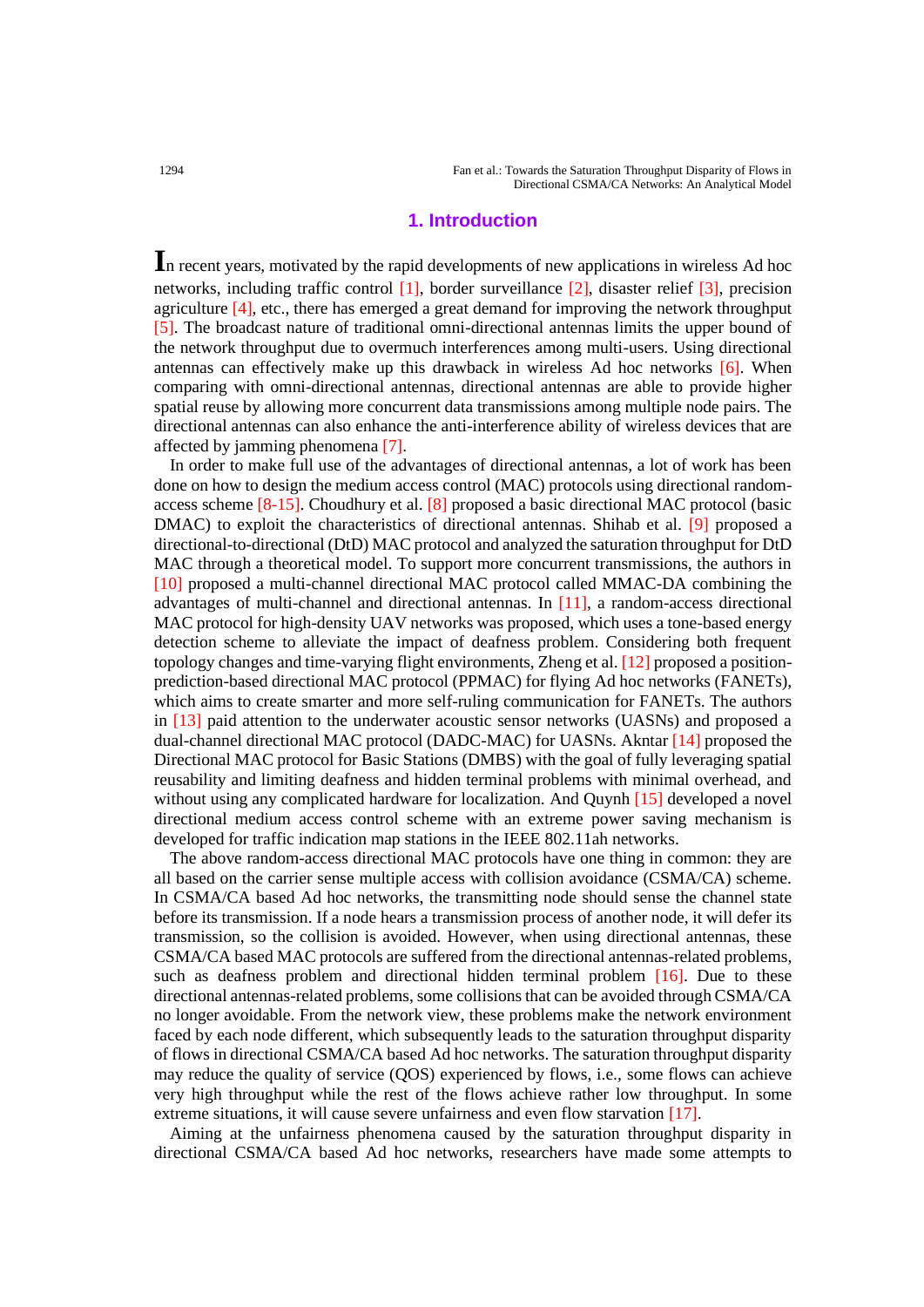alleviate it  $[9, 13, 18]$ . The authors in  $[9]$  adjusted the request-to-send/clear to send (RTS-CTS) mode by sending RTS frames in each beam direction to alleviate the deafness problem. In [13], the communication channel is segmented into two sub-channels, one sub-channel for data transmission and the other for busy prompt message transmission to broadcast the on-going communications. In [18], the authors suggested that the deafness problem can be alleviated by location estimation of neighbor nodes. However, these methods are all lack of theoretical foundations and cannot quantify the impact of the directional antennas-related problems on the saturation throughput disparity of flows. Modeling this common behavior of directional CSMA/CA based Ad hoc networks is of great significance in the development of corresponding strategies to deal with the unfairness problems caused by saturation throughput disparity as well as in MAC protocol design.

In this article, we concentrate on modeling and analyzing the saturation throughput disparity of flows in CSMA/CA based ad hoc networks. We choose a typical directional CSMA/CA based MAC protocol, the basic DMAC [8], as the case of our modeling scheme. In general, the main contributions of our work include: (ⅰ) We creatively analyze the limitations of traditional Markov chain model based on variable-length slot in modeling the directional MAC protocol, while there are no one else had done, to the best of our knowledge; (ⅱ) We propose two kinds of collisions: instantaneous collision probability and persistent collision probability to count the impact of the directional antennas-related problems on the saturation throughput disparity, and the difference of these two kind of collisions is also the most fundamental reason of saturation throughput disparity; (ⅲ) We establish a four-dimensional Markov chain model based on fixed-length slot. This model can provide a deeper understanding of the flow saturation throughput disparity in directional CSMA/CA based Ad hoc networks and it has important theoretical guiding significance for the design and improvement of directional network protocols.

The rest of the paper is organized as follows. In section 2, we briefly review the related analytical model on CSMA/CA based MAC protocols. Section 3 explains the limitation of variable-length slot Markov chain in modeling the directional MAC protocol. In section 4, we propose our four-dimensional fixed-length Markov chain model, and the expressions of the collision probability, the transmission probability and the per-flow saturation throughput are derived. Section 5 compares the results of the analytical model with the extensive simulation results. Finally, we conclude this paper in Section 6.

# **2. Related Works**

The saturation throughput, which is one of the most important performance indicators of the Ad hoc networks, is defined as the upper limit reached by the network throughput with the offered load increasing. The modeling and analyzing the saturation throughput has always been a hot topic in the field of CSMA/CA based Ad hoc networks. One of the most famous is the Markov chain model proposed by Bianchi for CSMA/CA based Ad hoc networks [19]. The model divides the network timeline into consecutive variable-length slots to analyze the behavior of exponential back-off details. It is not complicated but accurate to calculate the saturation throughput and provides a successful example for the follow-up research.

Based on Bianchi's work, Felemban and Ekici [20] proposed an analytical model for CSMA/CA based Ad hoc networks in the single hop setting under both saturated and unsaturated traffic cases. Dai and Sun [21] proposed a unified analytical model to study the stability of homogeneous buffered networks. In [22], a mathematical model was proposed to compare the throughput and packet delay for directional CSMA/CA based Ad hoc networks,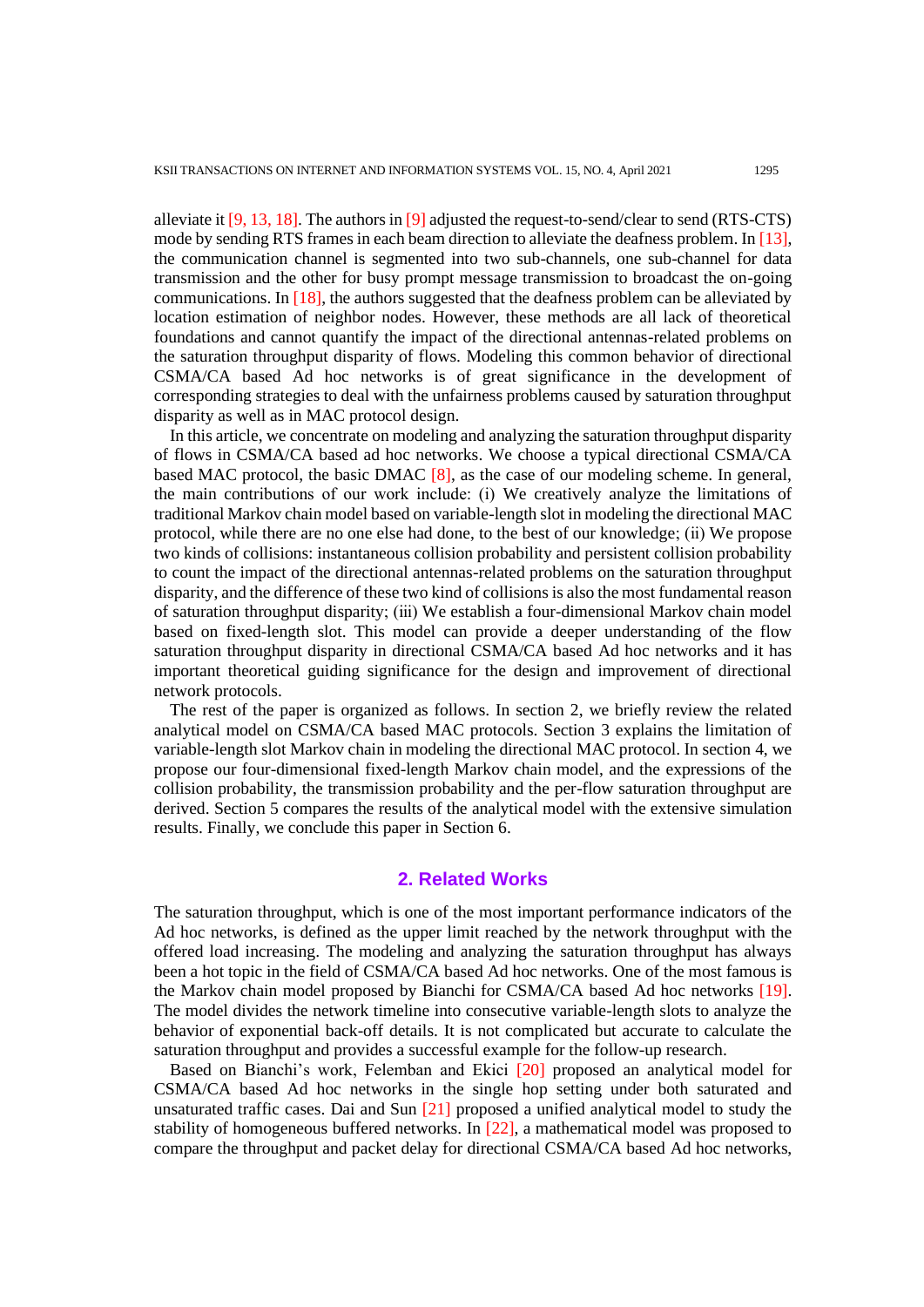which adopts a nonideal antennas model and propagation environment. The authors in [23] proposed a generic analytical framework for modeling the saturation throughput which considers the presence of the deafness problem in wireless networks with directional antennas. Chen et al. [24] developed a general theoretical framework to derive the throughput in mobile Ad hoc networks with directional antennas. The authors in [25] studied the throughput performance of directional wireless networks and use a five-dimensional Markov chain to investigate the effect of various network parameters on the achievable saturation throughput. Wu et al. [26] focused on the efficiency of beamforming training protocols and used an analytical model for optimizing the system parameters to make the network throughput as high as possible.

The fundamental premise of the above work is that the channel state sensed by each node is the same. Based on this assumption, the condition collision probability of every communication node is identical to each other, too. Therefore, the theoretical model only needs to analyze the saturation throughput of an arbitrary node. And at the same time, the saturated throughput of the overall network with *N* nodes is calculated as the *N* times of one node. However, the network environment faced by each node is completely different in directional Ad hoc networks due to the directional antennas-related problems like deafness and directional hidden terminal problems. The previous modeling work based on variable-length slot cannot distinguish the saturation throughput disparity of flows. In the next section, we will analyze the limitation of variable-length slot based modeling scheme and its impact on saturation throughput calculation.

# **3. Motivation: Limitation of Variable-Length Slot**

## **3.1 The Variable-length Slot**

According to the previous statement, we know that most of the works dealing with saturation throughput analysis are based on Bianchi's model [19]. It a discrete-time backoff scale, and the time following an idle distributed interframe, namely distributed inter-frame space (DIFS) is slotted. We use *ς* to denote this series of "variable-length slot". If assuming *E*[*ς*] to denote the expectation of variable-length slot, the saturated throughput *S* can be defined to be:

$$
S = \frac{E[\text{payload information transmitted in a slot time}]}{E[\varsigma]}
$$
 (1)

As we can see, the key of solving saturation throughput relies on the calculation of the average length of variable-length slot. The mathematical expectation *E*[*ς*] of variable-length slot depends on the probability of each state of the channel, i.e., with probability  $P_{\text{idle}}$  that the channel is idle, with probability  $P_{\text{suc}}$  that the channel contains a successful transmission, and with probability  $P_{\text{fail}}$  that this channel experiences a collision. Therefore,  $E[\varsigma]$  becomes

$$
E[\zeta] = P_{\text{idle}} T_{\text{idle}} + P_{\text{sur}} T_{\text{sur}} + P_{\text{fail}} T_{\text{fail}}.
$$
\n(2)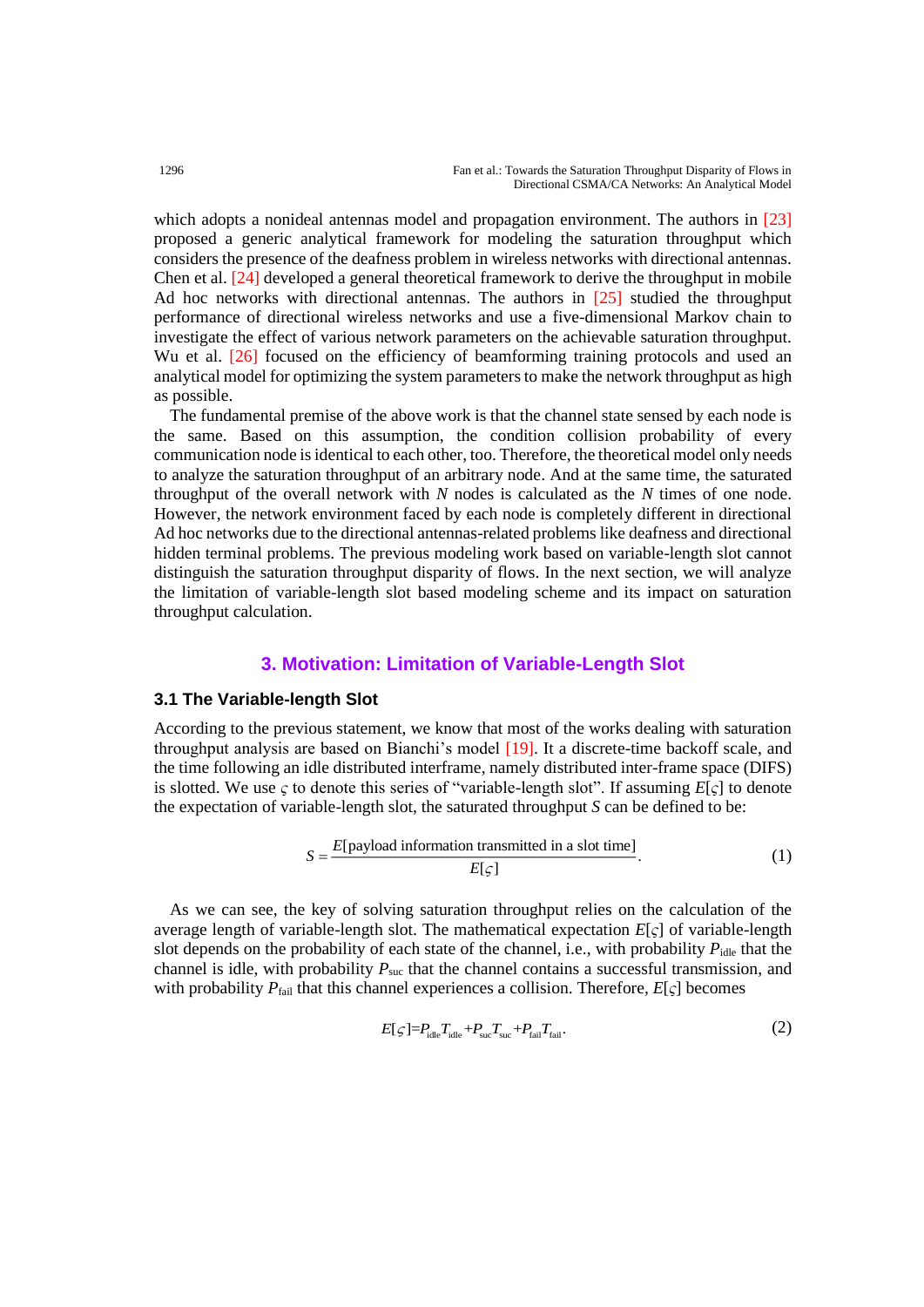

**Fig. 1.** Distribution of variable-length slot

Here  $T_{idle}$  is the duration of an idle slot, it has the fixed length  $\sigma$ , which is assumed to be equal to the maximum time-length for one node to detect the transmission of any other node. *T*suc represents the duration that a node senses the communication channel has been occupied because of one successful transmitting action, and T<sub>fail</sub> represents the duration that the node detects the communication channel has been occupied because of a collision.

**Fig. 1** shows the distribution of variable-length slot. As shown in **Fig. 1**, the value of *T*suc and *T*<sub>fail</sub> in RTS/CTS mode are:

$$
\begin{cases}\nT_{\text{succ}}^{\text{RTS}} = \text{RTS} + \text{CTS} + \text{DATA} + \text{ACK} + 3\text{SIFS} + \text{DIFS} + 4\delta \\
T_{\text{fail}}^{\text{RTS}} = \text{RTS} + \text{DIFS} + \delta\n\end{cases}
$$
\n(3)

where RTS, CTS, DATA and ACK represent the transmission delay of the corresponding frame, *δ* indicates the propagation delay of a packet, and SIFS (Short Inter-frame Space) represents the minimum inter-frame interval.

## **3.2 Limitation Analysis in Directional Ad Hoc Networks**

According to Bianchi's model, all the transitions of nodes between different states are regarded as the same and synchronized. This assumption is reasonable for a single-hop wireless network. Because the propagation delay is much smaller than the minimum-length slot  $\sigma$ , all nodes can sense the channel state change in the same variable-length slot. In other words, the state of nodes during one variable-length slot will only change at the beginning of it and keeps constant for the rest of the time. As a result, the derivation of the saturation throughput just needs to analyze an arbitrary flow, and each flow shares the same channel bandwidth.

However, in directional CSMA/CA based Ad hoc networks the above assumption is not accurate. For instance, **Fig. 2** shows a directional chain topology scenario which consists of two flows: flow A→B, and flow C→D. Although nodes A, B, C and D are in a single-hop network, node C cannot detect the node A's RTS frame to node B and sends its own RTS to node D after the back-off counter reaches zero. Finally, there will be a collision at node D. In fact, because of the directional hidden terminal problem, the variable-length slot of nodes A, B, C and D are no longer synchronized. Nodes B and D sense the channel busy while node C senses the channel idle. This disparity of network environment will eventually lead to the saturation throughput disparity of flows. Therefore, if we still adopt the variable-length slot based modeling scheme, we will not get the right results consistent with the reality.

**Table 1** demonstrates the simulation and the theoretical results of the saturation throughput of topology assumed in **Fig. 2**. The simulation result indicates that the saturation throughput of flow  $A \rightarrow B$  is much higher than the flow C $\rightarrow$ D because of the directional hidden terminal problem introduced by using directional antennas. However, the analytical results based on variable length time slot is that saturation throughput of two flows is the same. Although the total network saturation throughput of simulation and analytical is close, the variable-length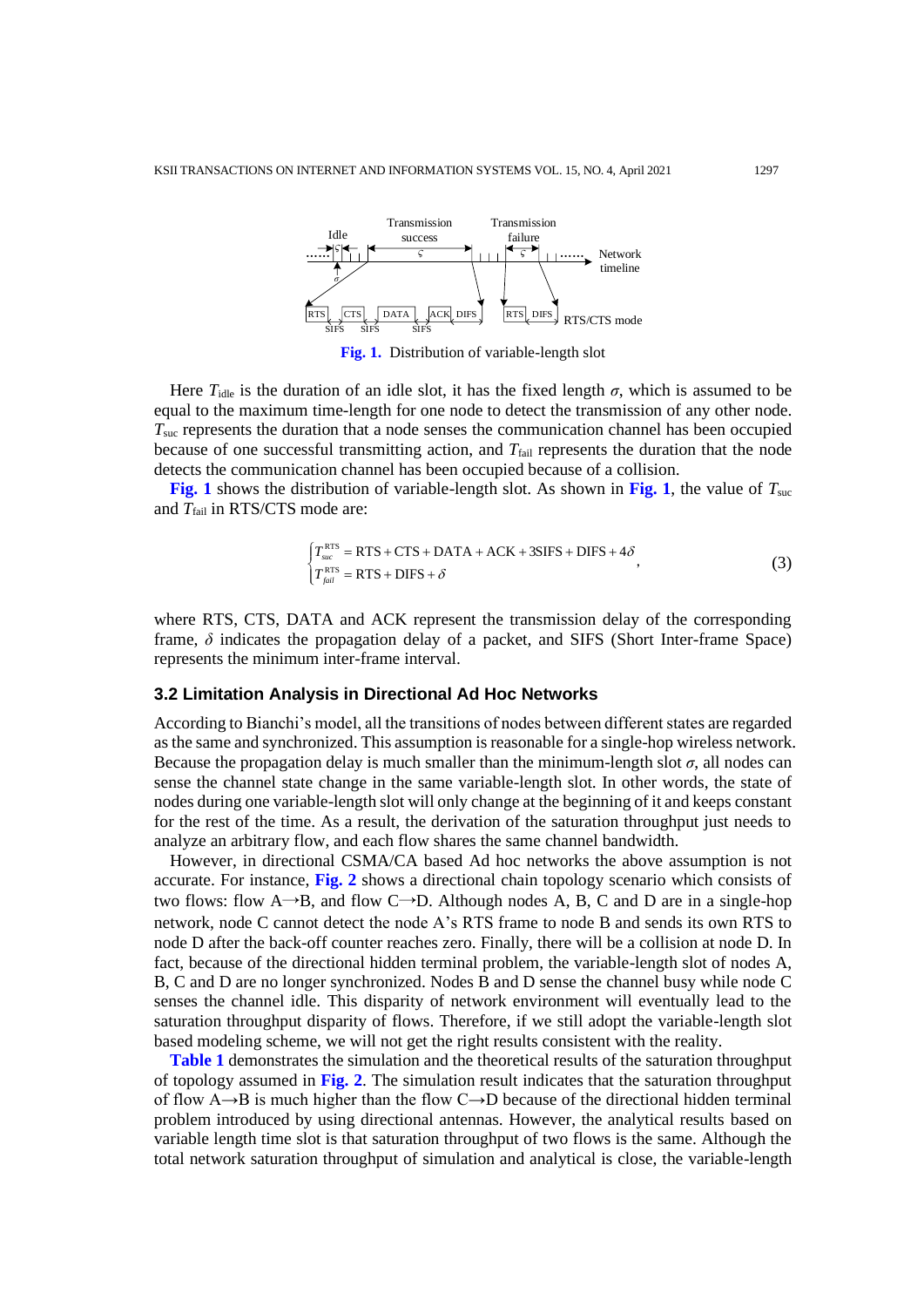slot Markov chain model cannot effectively reflect the saturation throughput disparity in a directional wireless network.



**Fig. 2.** The assumed chain topology for directional Ad hoc networks

| <b>Flow</b>       | Analytical results based on variable-length slot | <b>Simulation results by NS3</b> |
|-------------------|--------------------------------------------------|----------------------------------|
| $A \rightarrow B$ | $0.407$ Mbps                                     | $0.767$ Mbps                     |
| $C\rightarrow D$  | $0.407$ Mbps                                     | $0.108$ Mbps                     |

**Table 1.** Saturation Throughput of Different Flows

Therefore, we can conclude from the simulation above that when using directional antennas, the variable-length slot is no longer synchronized due to the deafness and directional hidden terminal problems. There is saturation throughput disparity among different flows, and the variable-length slot Markov chain cannot accurately model it.

# **4. Analytical Model**

## **4.1 The Fixed-length Slot**

As mentioned above, due to the directional antennas-related problems in directional CSMA/CA based Ad hoc networks, the collision occurs not only at the beginning of each slot, but also the rest of the slot. It is a pity that the variable-length slot based modeling scheme cannot distinguish the collision at different moments. To model this behavior in directional CSMA/CA Ad hoc networks, we use the fixed-length slot to divide the collision into instantaneous collision and persistent collision.

The notion of fixed-length slot was first used in  $[27]$  to consider the behavior of hidden terminal problem in a multi-hop CSMA/CA based Ad hoc networks. The authors in [24] use "transmission" and "freezing" to represent the communication channel is occupied because of the transmitting state of the node itself and other nodes, respectively. To overcome the limitation that the traditional modeling schemes do not take into account the desynchronization of the freezing process experienced by nodes in a multi-hop CSMA/CA Ad hoc networks, the freezing process is discretized into a succession of fixed-length slots of duration *σ*. A basic assumption behind this model is that the duration of the transmission and freezing process is an integer multiple of the fixed-length slot.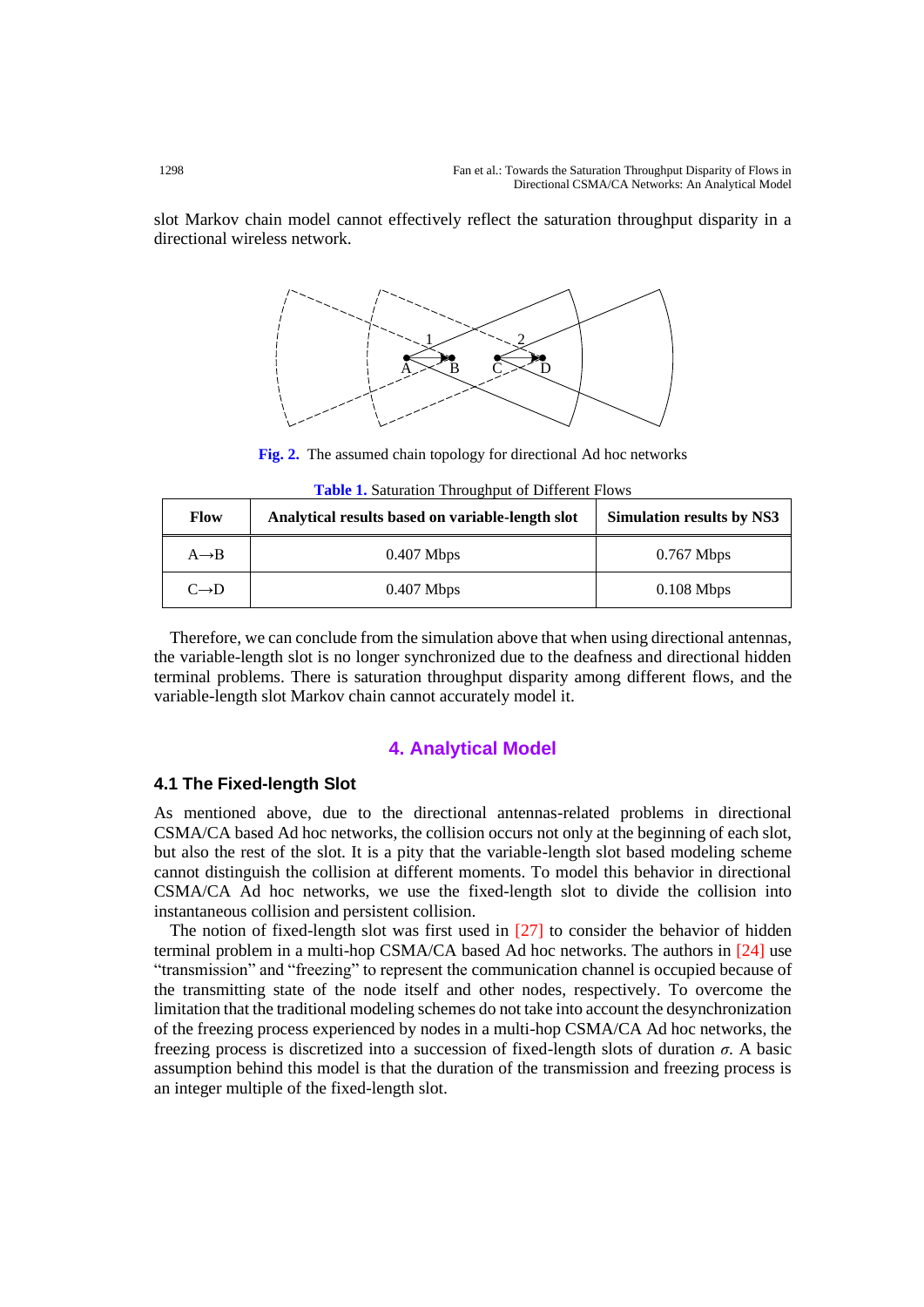

**Fig. 3.** Distribution of variable length slot

Similarly, we also adopt the notion of fixed-length slot to view the channel state and use the slot time  $\sigma$  stated in [19] as the unit time in our model. The difference between our model and [27] is that, as shown in **Fig. 3**, the whole network timeline is discretized into a succession of fixed-length slots, not only the freezing process but also the transmission process. In addition, all the evaluation metrics are recounted according to the concept of fixed-length time slot. For example, *τ* is redefined as the probability that the target node starts transmission in an arbitrary fixed-length slot. The collision probability is divided into instantaneous collision probability  $P_i$  and persistent collision probability  $P_p$ .  $P_i$  represents the possibility of collision in the first time slot of the transmitting process, and  $P_p$  represents the probability of collision occurs in any slot after the first time slot of the transmitting process. In the following discussions, unless other specified, the term "slot" refers to the fixed-length slot.

# **4.2 Collision Probability Analysis**

In basic DMAC, the RTS-CTS handshake mechanism is adopted, and all frames are transmitted with directional antennas. An idle node senses the channel omni-directionally, and once there is a signal, it will adapt its antenna into the directional mode by using Direction-of-Arrival (DOA) technique. In other words, there are two types of links in basic DMAC: DtO link (one end node with directional antennas and the other end node with omni-directional antennas) and DtD link (both ends with directional antennas). As we all know, the switch between DtO and DtD mode will cause the hidden terminal problem because of asymmetry in gain and further lead to the failure of CTS transmission. Apart from that, the hidden terminal problem due to unheard RTS/CTS frame or the deafness problem will also lead to the collision of transmission. Next, we will analyze the probability of these collisions at different stages during the entire transmission process in detail.



**Fig. 4.** Collision zone division of flow  $A \rightarrow B$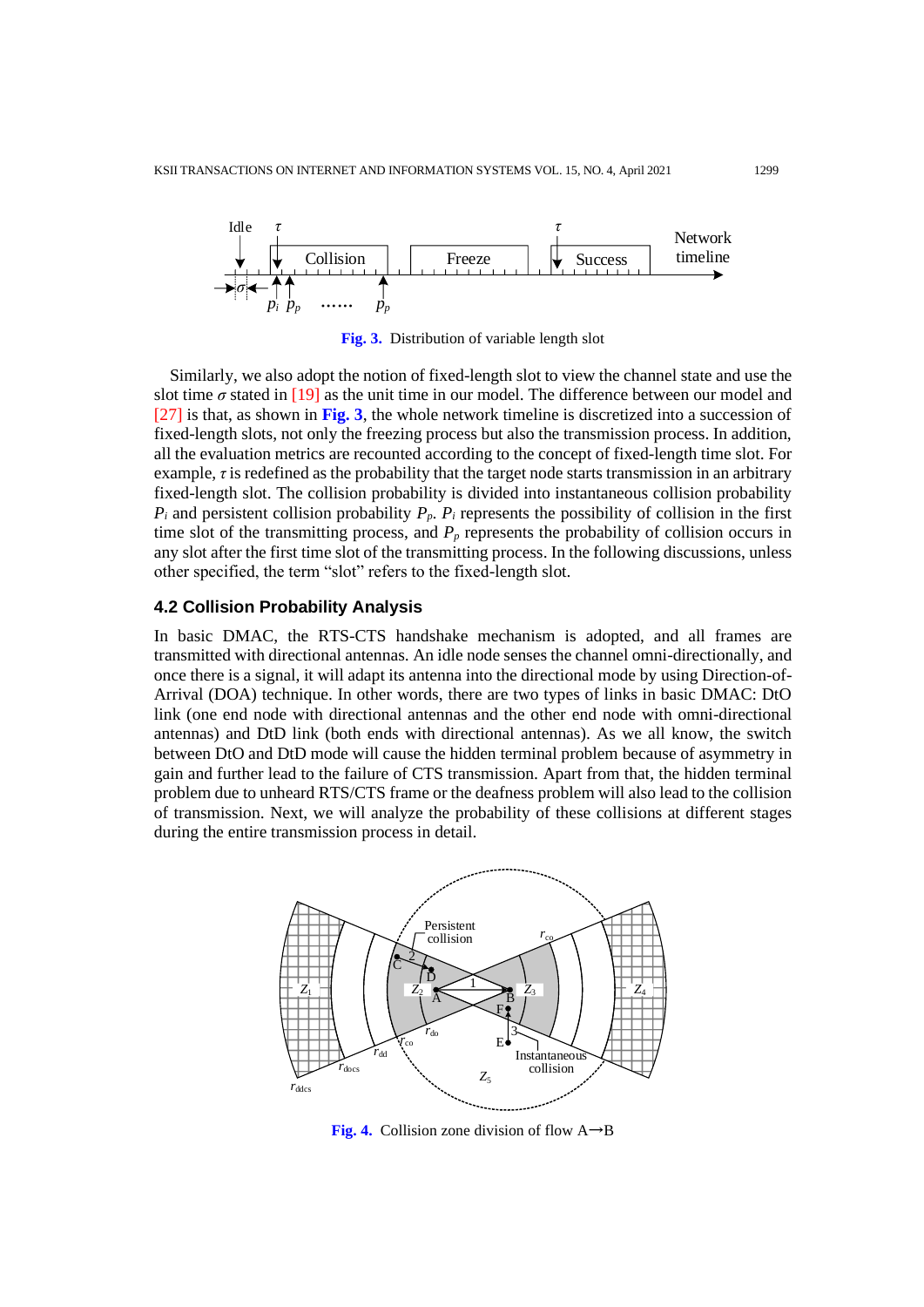1300 Fan et al.: Towards the Saturation Throughput Disparity of Flows in Directional CSMA/CA Networks: An Analytical Model

| <b>Symbols</b>              | <b>Definition</b>                                                              |
|-----------------------------|--------------------------------------------------------------------------------|
| $r_{\rm do}/r_{\rm dd}$     | The transmission range in DtO/DtD mode.                                        |
| $r_{\rm docs}/r_{\rm ddes}$ | The carrier sense range in DtO/DtD mode.                                       |
| $r_{\rm co}$                | The collision range.                                                           |
| $Z_1/Z_4$                   | The annular sector area filled with grid lines.                                |
| $Z_2/Z_3$                   | The irregular area filled with grey.                                           |
| $Z_5$                       | The circle with B as the center and $r_{\rm co}$ as the radius.                |
|                             | Frame $f(f = \text{RTS}/\text{CTS}/\text{DATA}/\text{ACK})$ lasts for L slots. |

| <b>Table 2.</b> Symbols and Definition |  |
|----------------------------------------|--|
|----------------------------------------|--|

To illustrate the problems more clearly, we assume a specific scenario with flow A→B as the tagged flow as shown in **Fig. 4**. The related symbols and their definition are given in **Table 2**. In CSMA/CA based Ad hoc networks, if the signals of interfering nodes is in the collision range of the receiving node (just as nodes C and E with B) arrive at the same time as the sending nodes signal, it will cause a collision. A similar derivation of collision range  $r_{\rm co}$  can be found in  $[28]$  (refer to (1) and (2) in  $[28]$ ). Here, we directly give the results as

$$
r_{\rm co} = \sqrt[4]{SNR_{\rm th}} d_{\rm AB},\tag{4}
$$

where  $SNR<sub>th</sub>$  is the signal to noise ratio threshold of the receiver, and  $d<sub>AB</sub>$  represents the communication distance between the sender and receiver. In practice, the *SNR*th is usually set to be 10 dB, and thus we get  $r_{\text{co}} = 1.78d_{AB}$ . On one hand, we assume that  $d_{AB}$  is greater than 0.56 $r_{\text{do}}$ , as shown in Fig. 4. It can be known that the collision range is larger than  $r_{\text{do}}$ , and the biggest value of  $r_{\rm co}$  is 1.78 $r_{\rm do}$ . On the other hand,  $r_{\rm dd}$  is about three times of  $r_{\rm do}$  according to [29]. As a result, the value of  $r_{\rm co}$  is between  $r_{\rm do}$  and  $r_{\rm dd}$ .

In **Fig. 4**, node A senses the current beam idle, and its back-off counter reaches zero. Then it transmits an RTS frame to node B. Assume that the time needed to switch from omnidirectional antennas to directional antennas is less than one slot time. If node E transmits an RTS frame to node F at this time, before node B beamforms toward node A's direction, there will be a conflict at node B. Note that this sort of collision only occurs at the first slot during the transmission process, and we call it "instantaneous collision". The area that may cause the instantaneous collision of the receiving node is corresponding named as "instantaneous collision zone". For example, the instantaneous collision zone in **Fig. 4** is *Z*5.

The nodes in *Z*2, just like nodes C and D, sense the beam idle and cannot hear the RTS frame during the entire RTS transmission process. If node C's finishes its back-off stage during this process, it will transmit an RTS frame to node D. As a result, the RTS frames of node A and C will cause a collision at node B. Since node C cannot detect the busy state of channel with directional carrier sense mechanism, it may transmit its RTS frame at any time during the RTS transmission process of node A. In other words, collisions may occur throughout the transmission process. Similarly, we call this kind of collision "persistent collision", and the corresponding collision zone is named as "persistent collision zone".

It can be seen from the above analysis that in directional CSMA/CA based Ad hoc networks, the collisions may occur at any time during the entire transmission process due to the existence of the persistent collision zone. For clarity, we choose flow  $A \rightarrow B$  as the tagged flow and divide the collisions into two stages.

1) Collisions during RTS-CTS transmission process

The success of RTS transmission depends on two aspects. First, the nodes in  $Z_5$  cannot be in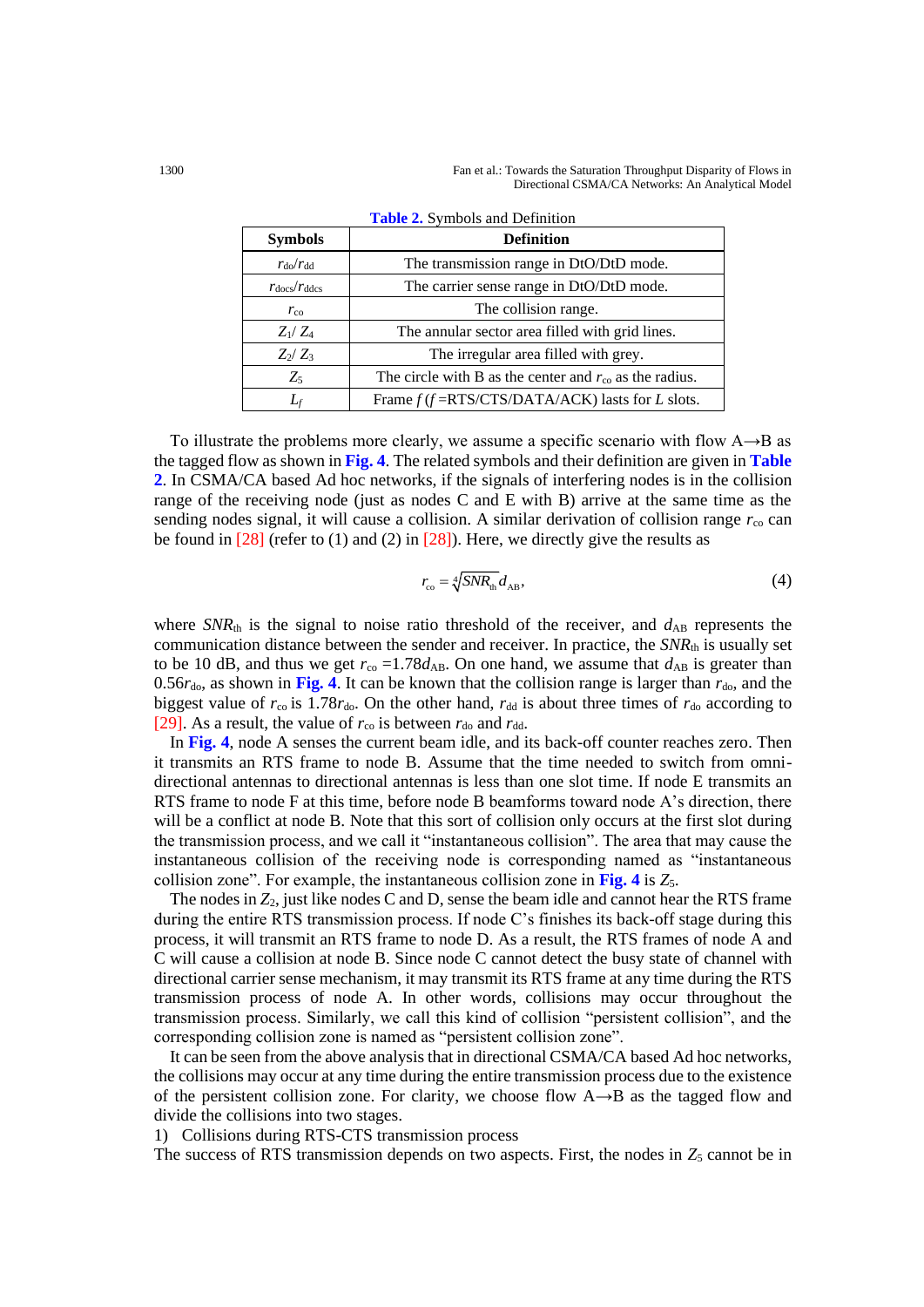the transmitting process during the first time slot. Second, the nodes in  $Z_2$  cannot transmit its RTS frame during the remaining  $(L_{RTS}-1)$  slots. Therefore, we can derive the collision probability of the RTS frame as

$$
p_{\text{RTS}} = 1 - \prod_{x_1 \in Z_5, x_2 \in Z_2} \left[ 1 - \tau'(x_1) \right] \left[ 1 - \tau_{\text{RTS}}(x_2) \right]^{L_{\text{RTS}} - 1},\tag{5}
$$

where  $\tau'$  represents the probability that the current node is at the transmitting process, and  $\tau_{RTS}$ represents the transmission probability of the RTS frame.

After receiving the RTS frame successfully, receiving node B will beamform towards node A's direction and response with a CTS frame. If the nodes in  $Z_2$  are in the transmitting process during the first time slot or the nodes in  $Z_3$  transmit the RTS frame at any time during the CTS transmission process, node A will fail to receive the CTS frame. In other words, the collision probability of the CTS frame is

$$
p_{\text{CTS}} = 1 - \prod_{x_1 \in Z_1, x_2 \in Z_3} \left[ 1 - \tau'(x_1) \right] \left[ 1 - \tau_{\text{RTS}}(x_2) \right]^{I_{\text{CTS}}}. \tag{6}
$$

If we denote the probability of collisions during RTS-CTS transmission process as  $p_{\text{RC}}$ , it can be written as

$$
p_{\rm RC} = 1 - (1 - p_{\rm RTS})(1 - p_{\rm CTS})\tag{7}
$$

2) Collisions during DATA-ACK transmission process

Once nodes A and B have finished the RTS-CTS handshake, there are only persistent collisions. As long as the nodes in  $Z_2$  do not transmit the RTS frame during the DATA transmission process and the nodes in  $Z_3$  do not transmit the RTS frame during the ACK transmission process, a successful packet transmission is finished. The collision probability during DATA-ACK transmission process is obtained as

$$
p_{\text{DA}} = 1 - \prod_{x_1 \in Z_2, x_2 \in Z_3} \left[ 1 - \tau_{\text{RTS}} \left( x_1 \right) \right]^{L_{\text{DATA}}} \left[ 1 - \tau_{\text{RTS}} \left( x_2 \right) \right]^{L_{\text{ACK}}} . \tag{8}
$$

## **4.3 Four-dimensional Markov Chain Model**

Based on the notation of fixed-length slot, as shown in **Fig. 5**, we propose a four-dimensional Markov chain model for basic DMAC. In our model, we consider a discrete and integer time scale, where *t* and *t*+1 represent two back-off slot times which are adjacent. The state for a given node *n* at time *t* can be depicted with a four-dimensional stochastic process  $\{i(t), s(t),$  $b(t)$ ,  $k(t)$ }, they respectively represent:

- $\bullet$  *i(t)* is a stochastic process representing the MAC state for a given node at time *t*, where 0 represents the node is in the back-off process, 1 represents the freezing process, 2 represents the RTS-CTS transmission process, and 3 represents the DATA-ACK transmission process.
- $s(t)$  is a stochastic process representing the back-off process in the range from 0 to *m* for a given node at time *t*.
- $\bullet$  *b*(*t*) is a stochastic process representing the value of the back-off time counter for one node at time *t*. When  $s(t)$  is  $j(0 \leq j \leq m)$ ,  $b(t)$  is in the range from 0 to  $W_i$ -1.
- $\bullet$   $k(t)$  is a stochastic process representing the number of remaining slots in the transmission or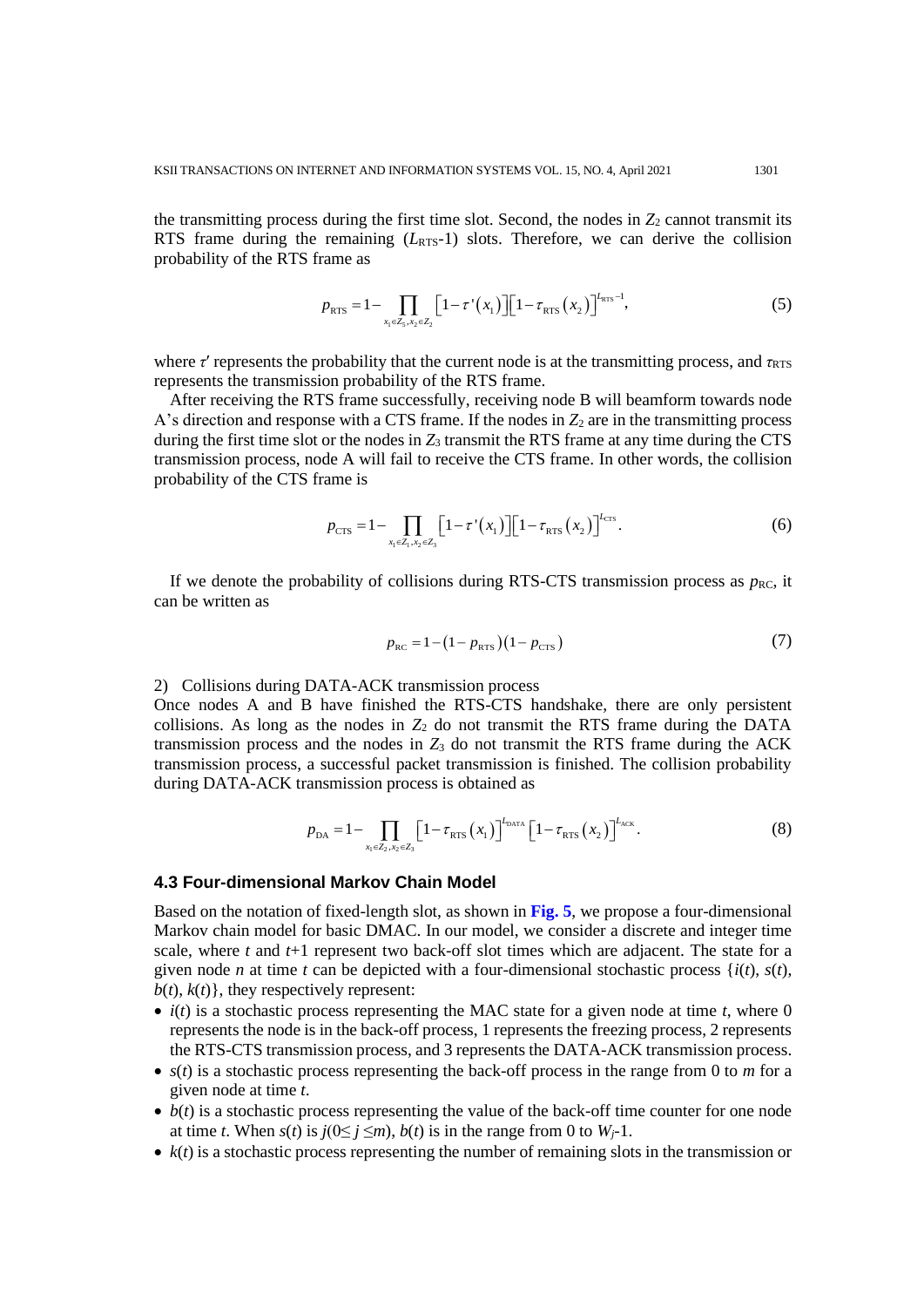

freezing process for a given node at time *t*. It should be noted that it is 0 for back-off process.

**Fig. 5.** Four-dimensional Markov chain model

Before transmitting packets, the node should sense the channel state. If the channel remains free for a DIFS time, it will choose a random back-off value and start the back-off process. As demonstrated in **Fig. 5**, the back-off time counter of current node will decrease by one if the channel is free for one slot time-length. When the channel is occupied during the back-off process, this node will suspend the back-off time counter and start freezing process. The node starts the RTS-CTS transmission process when the back-off time counter reaches zero. And then, this node will enter the DATA-ACK transmitting process with probability  $1 - p_{RC}(n)$ . Whether the failure of the RTS-CTS transmission or the DATA-ACK transmission, the backoff stage will increase by one and the contention window is doubled. The node will select a new back-off number from the new contention window and attempt to retransmit this packet. If we use  $W_i$  to represent the contention window size at *j*th back-off stage, we can get

$$
W_j = 2^j W_0 \qquad 0 \le j \le m,\tag{9}
$$

where  $W_0$  represents the minimum contention window size. When  $W_i$  reaches its maximum value *W*max, the node will drop this data packet and try to send the next packet. In the following discussion, we will analyze the above four-dimensional Markov chain mode from three aspects of the back-off process, transmission process and freezing process.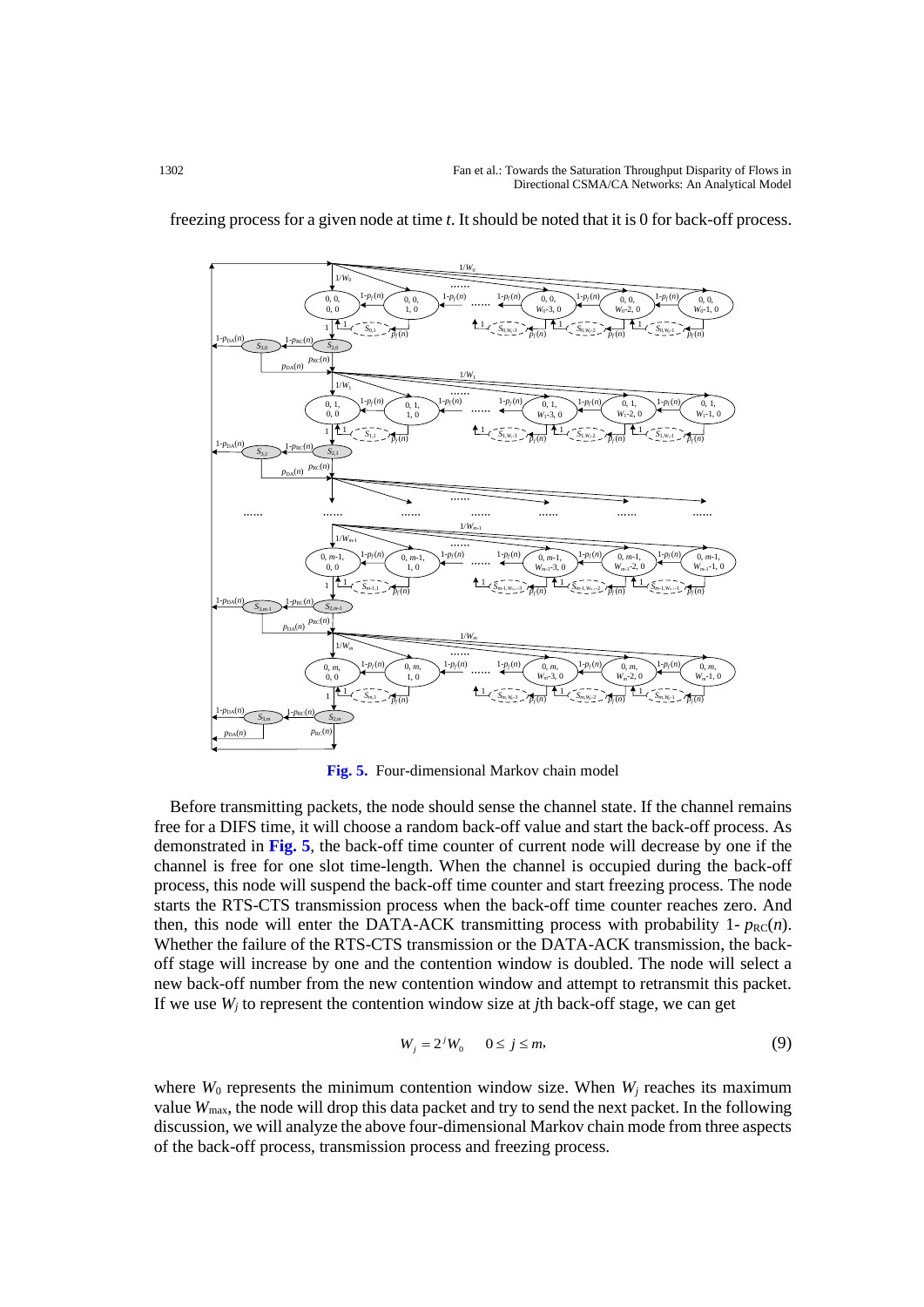## **4.4 Back-off Process**

Let  $p(b|a)$  be the possibility of transition for one node from stage "*a*" to stage "*b*".  $S_{ik}$ represents the freezing process when the back-off state is *j* and the back-off time counter is *k*. *S*2*,j* and *S*3,*<sup>j</sup>* represent the RTS-CTS and DATA-ACK transmission process at *j*th back-off stage respectively. Then the non- null one step transition probabilities are

$$
\begin{cases}\np(0, j, k, 0 | 0, j, k + 1, 0) = 1 - p_f(n) & 0 \le j \le m, \quad 0 \le k \le W_j - 2 & (10a) \\
p(S_{j,k} | 0, j, k, 0) = p_f(n) & 0 \le j \le m, \quad 1 \le k \le W_j - 1 & (10b) \\
p(0, j, k, 0 | S_{j,k+1}) = 1 & 0 \le j \le m, \quad 0 \le k \le W_j - 2 & (10c) \\
p(S_{2,j} | 0, j, 0, 0) = 1 & 0 \le j \le m & (10d) \\
p(0, j + 1, k, 0 | S_{2,j}) = \frac{p_{\text{RC}}(n)}{W_{j+1}} & 0 \le j \le m - 1, \quad 0 \le k \le W_{j+1} - 1 & (10e) \\
p(S_{3,j} | S_{2,j}) = 1 - p_{\text{RC}}(n) & 0 \le j \le m & (10f) \\
p(0, j + 1, k, 0 | S_{3,j}) = \frac{p_{\text{DA}}(n)}{W_{j+1}} & 0 \le j \le m - 1, \quad 0 \le k \le W_{j+1} - 1 & (10g) \\
p(0, 0, k, 0 | S_{3,j}) = \frac{[1 - p_{\text{DA}}(n)]}{W_0} & 0 \le j \le m, \quad 0 \le k \le W_0 - 1 & (10h) \\
p(0, 0, k, 0 | S_{2,j}) = \frac{p_{\text{RC}}(n)}{W_0} & 0 \le k \le W_0 - 1 & (10i) \\
p(0, 0, k, 0 | S_{3,j}) = 1 / W_0 & 0 \le k \le W_0 - 1 & (10j)\n\end{cases}
$$

where  $p_f(n)$  represents the freezing probability of node *n*,  $p_{\text{RC}}(n)$  and  $p_{\text{DA}}(n)$  represent the RTC-CTS and DATA-ACK collision probability of node *n*, respectively. The equations in (10) are explained as follows:

- (10a) ~ (10c) depict the back-off and freezing process of node *n*. The back-off time counter will be decremented by 1 with probability  $1-p_f(n)$  and be suspended with probability  $p_f(n)$ . After the freezing process finishes, it will continue the back-off process with probability 1.
- (10d) ~ (10f) depict the RTS-CTS transmission process. 10(d) represents node *n* starts to transmit RTS with probability 1 when the value of back-off time counter reaches zero. 10(e) represents that node *n* enters DATA-ACK transmission process with probability  $1 - p_{RC}(n)$ and 10(f) represents that it enters the back-off process of the next stage with probability  $p_{\text{RC}}(n)$ .
- (10g) and (10h) depict the DATA-ACK transmission process.  $10(g)$  represents that the transmission is failed with probability  $p_{DA}(n)$  and node *n* enters the back-off process of the next stage. 10(h) represents that the transmission is successful with probability  $p_{DA}(n)$  and the contention window is initialized.
- (10i) and (10j) account for the special case when the back-off stage reaches *m*. Whether the transmission is successful or not, the contention window will be initialized to *W*0.

We use  $p_{i,j,k,l}$  to represent the steady-state probability  $(i, j, k, l)$ . According to the non- null one-step transitional probabilities, we get

$$
p_{0,j,k,0} = p_{0,j,k+1,0} + \frac{p_{0,j-1,0,0} \left[ p_{\text{RC}}(n) + \left( 1 - p_{\text{RC}}(n) \right) p_{\text{DA}}(n) \right]}{W_j} \quad 0 \le k \le W_j - 2, 1 \le j \le m. \tag{11}
$$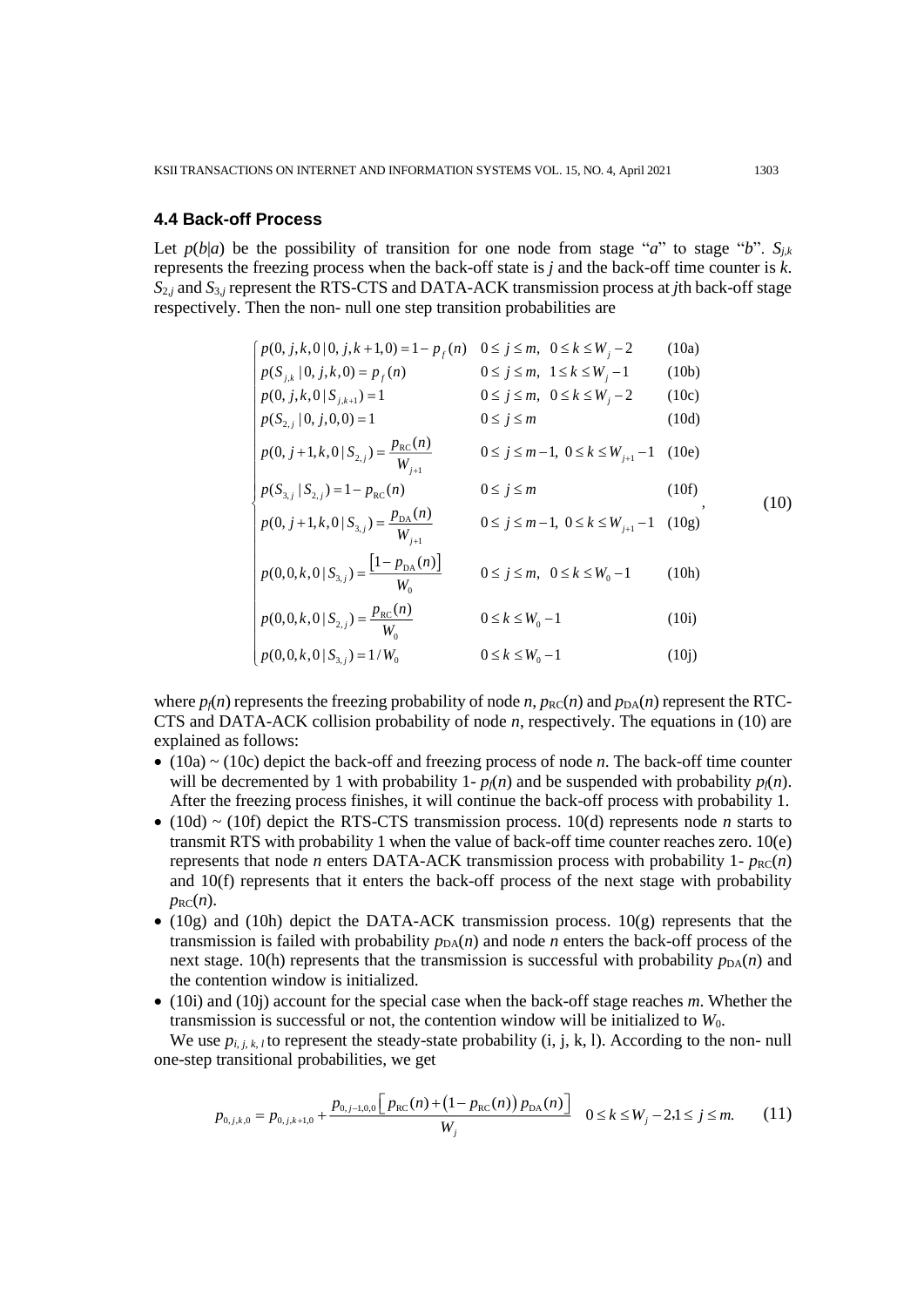#### 1304 Fan et al.: Towards the Saturation Throughput Disparity of Flows in Directional CSMA/CA Networks: An Analytical Model

If  $k= W_j-1$ , we can get

$$
p_{0,j,W_j-1,0} = \frac{p_{0,j-1,0,0} \left[ p_{\rm RC}(n) + \left( 1 - p_{\rm RC}(n) \right) p_{\rm DA}(n) \right]}{W_j}
$$
\n
$$
1 \le j \le m.
$$
\n(12)

For clarity, we assume

$$
\omega(n) = [p_{\rm RC}(n) + (1 - p_{\rm RC}(n))p_{\rm DA}(n)].\tag{13}
$$

Then (12) can be rewritten as

$$
p_{0,j,W_j-1,0} = \frac{p_{0,j-1,0,0}}{W_j} \omega(n) \quad 1 \le j \le m. \tag{14}
$$

According to the relationship of (11) and (14), we have

$$
p_{0,j,k,0} = p_{0,j-1,0,0} \frac{W_j - k}{W_j} \omega(n) \quad 1 \le j \le m, 0 \le k \le W_j - 1. \tag{15}
$$

Let  $k=0$ , (15) becomes

$$
p_{0, j, 0, 0} = p_{0, j-1, 0, 0} \omega(n) \quad 1 \leq j \leq m. \tag{16}
$$

By substituting (16) into (15), we can derive

$$
p_{0,j,k,0} = p_{0,0,0,0} \frac{W_j - k}{W_j} \omega(n)^j \qquad 1 \le j \le m, 0 \le k \le W_j - 1. \tag{17}
$$

If we use  $B(n)$  to represent the possibility that node *n* is at back-off state, then we can derive

$$
B(n) = \sum_{j=0}^{m} \sum_{k=1}^{W_j - 1} p_{0,j,k,0} = \sum_{j=0}^{m} p_{0,j,0,0} \sum_{k=1}^{W_j - 1} \frac{W_j - k}{W_j} = \sum_{j=0}^{m} p_{0,j,0,0} \frac{W_j - 1}{2}
$$
  
=  $\frac{p_{0,0,0,0}}{2} \left[ W_0 \frac{1 - (2\omega(n))^{m+1}}{1 - 2\omega(n)} - \frac{1 - \omega(n)^{m+1}}{1 - \omega(n)} \right].$  (18)

When the back-off time counter reaches 0, the node will start to transmit the RTS frame. The possibility that node *n* transmits RTS frame in a generic slot is

$$
\tau_{\rm RTS}(n) = \sum_{j=0}^{m} p_{0,j,0,0} = p_{0,0,0,0} \frac{1 - \omega(n)^{m+1}}{1 - \omega(n)}.
$$
\n(19)

Only when node *n* successfully transmits the RTS frame and receives the CTS frame, it can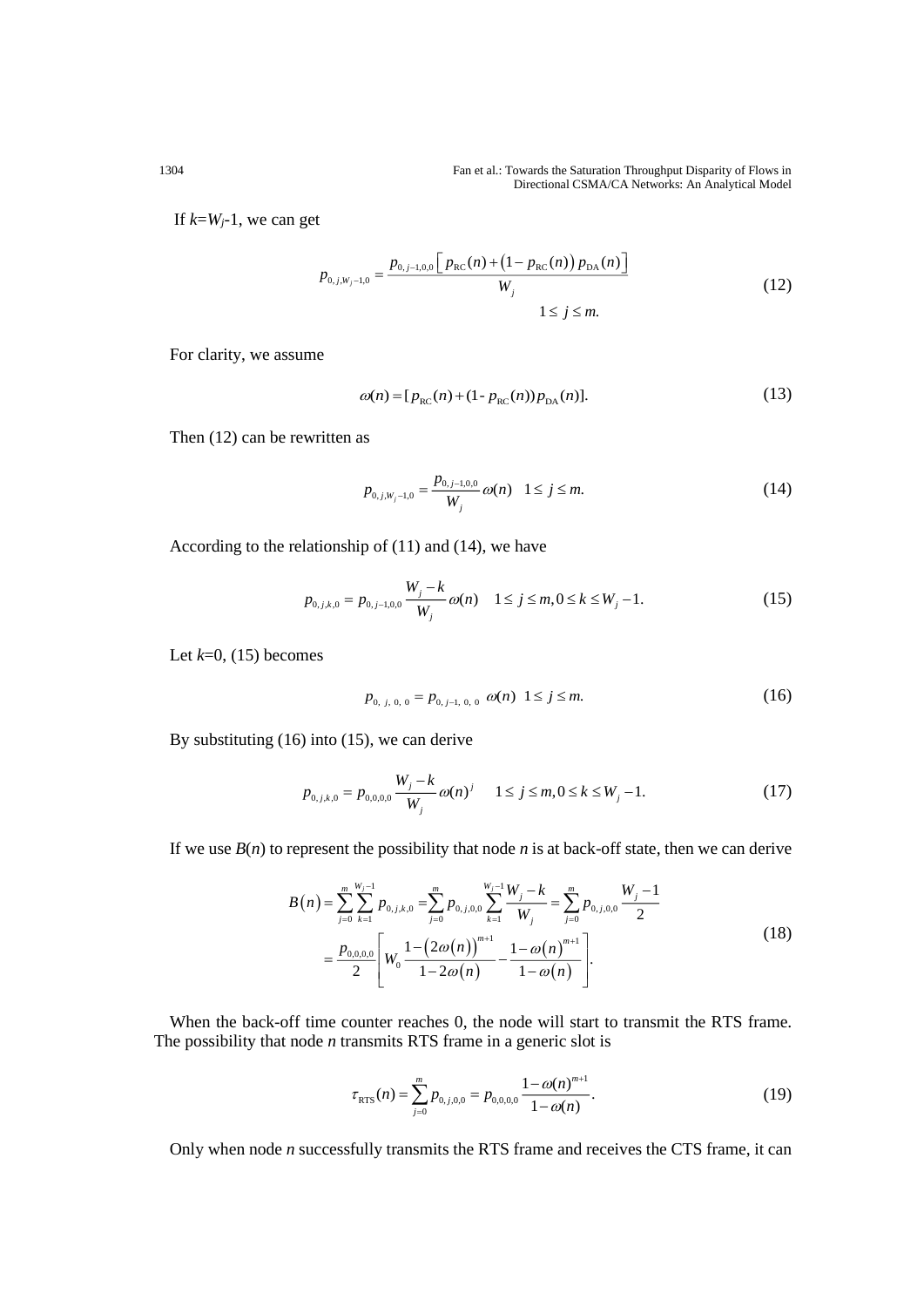transmit the DATA frame. Thus, the possibility that node *n* transmits DATA frame in a generic slot is

$$
\tau_{\text{DATA}}(n) = \tau_{\text{RTS}}(n) \left[ 1 - p_{\text{RC}}(n) \right] = p_{0,0,0,0} \frac{1 - \omega(n)^{m+1}}{1 - \omega(n)} \left[ 1 - p_{\text{RC}}(n) \right]. \tag{20}
$$

The saturation throughput of node *n* is defined as the total number of bits sent per unit time, denoted by  $S(n)$ . If assuming  $E[P]$  to be the average packet size,  $S(n)$  can be expressed as:

$$
S(n) = \frac{\tau_{\text{DATA}}(n)\left(1 - p_{\text{DA}}(n)\right)E[P]}{\sigma} \tag{21}
$$

# **4.5 Transmission Process**

In the RTS-CTS transmission process, node *n* will start a timer to wait for the CTS frame after transmitting the RTS frame. The duration of the timer should be long enough for transmitting a CTS frame. We assume that this time is equal to  $L_{\text{CTS}}$ . Then, we can get that whether the RTS-CTS transmission is successful or failed, node *n* will experience the same time slots, i.e.,  $(L_{\text{RTS}}+L_{\text{CTS}})$ . Similarly, node *n* will experience  $(L_{\text{DATA}}+L_{\text{ACK}})$  time slots in the DATA-ACK transmission process.



**Fig. 6.** Transmission process

Let  $D_1 = L_{RTS} + L_{CTS}$ ,  $D_2 = L_{DATA} + L_{ACK}$ , then the transmission process can be depicted with **Fig. 6**. According to **Fig. 6**, the non-null one-step transition probabilities of transmission process are

$$
\begin{cases}\np(2, j, 0, D_1 - 1 | 0, j, 0, 0) = 1 & 0 \le j \le m \\
p(3, j, 0, D_2 - 1 | 2, j, 0, 0) = 1 - p_{RC}(n) & 0 \le j \le m \\
p(2, j, 0, l - 1 | 2, j, 0, l) = 1 & 0 \le j \le m, 1 \le l \le D_1 - 1 \\
p(3, j, 0, l - 1 | 3, j, 0, l) = 1 & 0 \le j \le m, 1 \le l \le D_2 - 1\n\end{cases}
$$
\n(22)

The first equation in (21) illustrates the fact that node *n* transmits the RTS frame with probability 1 when the back-off time counting number decreases to zero. The second equation expresses the fact that node *n* will enter DATA-ACK transmission process with probability 1  $p_{\text{RC}}(n)$ . The third and fourth equations represents that *l* is decremented by 1 every time a slot passes during the RTS-CTS or DATA-ACK transmission process.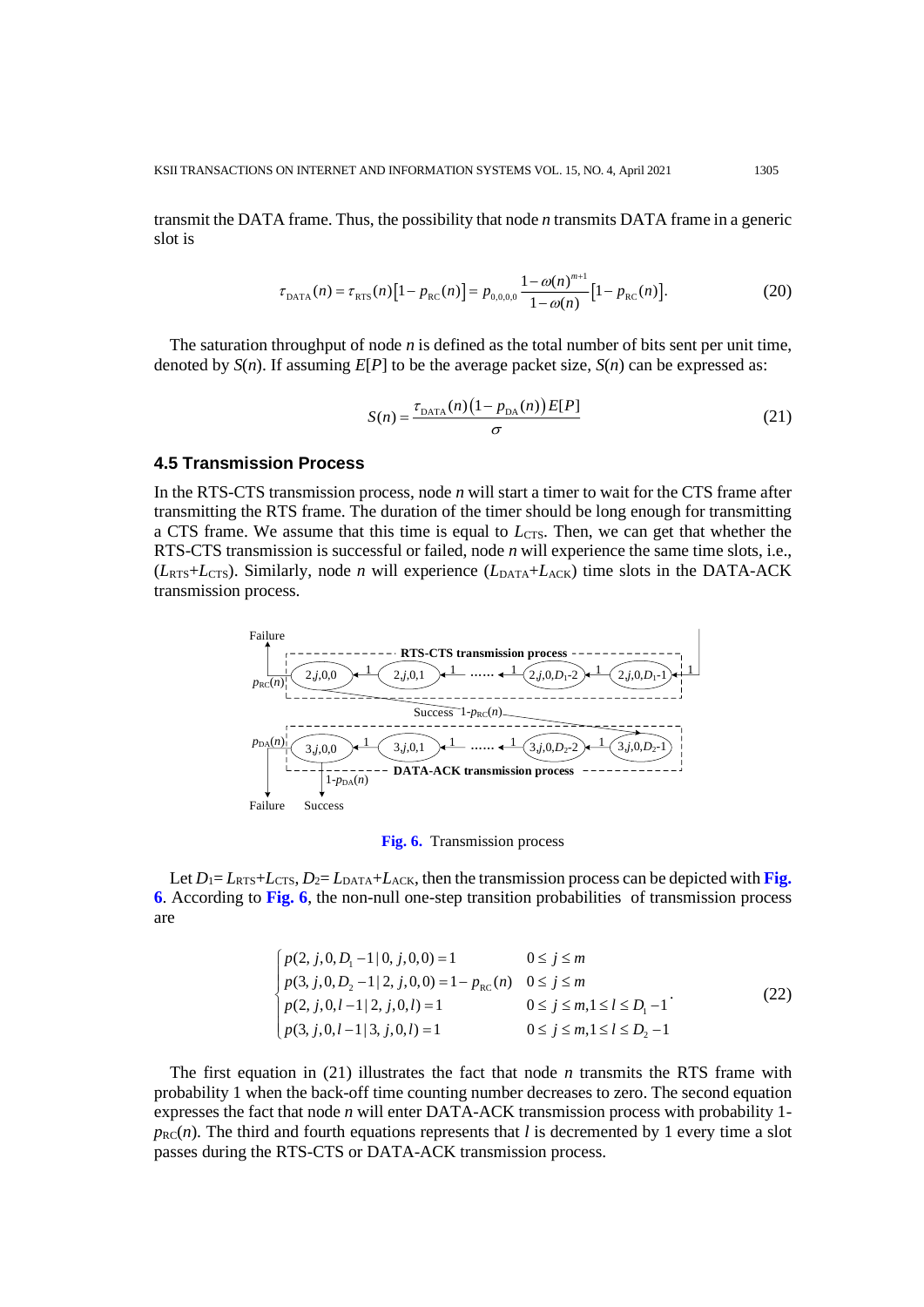Owing to the relationship of transition probabilities among between different states, we get

$$
\begin{cases}\np_{2,j,0,l} = p_{0,j,0,0} & 0 \le l \le D_1 - 1 \\
p_{3,j,0,l} = p_{0,j,0,0} \left(1 - p_{\text{RC}}(n)\right) & 0 \le l \le D_2 - 1\n\end{cases} \tag{23}
$$

By means of (17) and (22), we can derive the probability that node *n* is at the transmission state as

$$
\tau^{(n)}(n) = \sum_{j=0}^{m} \sum_{l=0}^{D_{1}-1} p_{2,j,0,l} + \sum_{j=0}^{m} \sum_{l=0}^{D_{2}-1} p_{3,j,0,l} = \left[ D_{1} + D_{2} \left( 1 - p_{RC}(n) \right) \right] \sum_{j=0}^{m} p_{0,j,0,0}
$$
\n
$$
= p_{0,0,0,0} \left[ D_{1} + D_{2} \left( 1 - p_{RC}(n) \right) \right] \frac{1 - \omega(n)^{m+1}}{1 - \omega(n)}.
$$
\n(24)

## **4.6 Freezing Process**

When in back-off process, if node *n* senses that the channel is busy, it will suspend the backoff time counter and enter the freezing process, as shown in **Fig. 7**. Assume that the duration expectation of the freezing process for node *n* is  $M(n)$ , then the non- null transition probabilities can be written as

$$
\begin{cases}\np(1, j, k, M(n) - 1 | 0, j, k, 0) = p_f(n) & 0 \le j \le m, 1 \le k \le W_j - 1 \\
p(1, j, k, l - 1 | 1, j, k, l) = 1 & 0 \le j \le m, 1 \le k \le W_j - 1, 1 \le l \le M(n) - 1. \\
p(0, j, k, 0 | 1, j, k, 0) = 1 & 0 \le j \le m, 1 \le k \le W_j - 1\n\end{cases}
$$
\n(25)



**Fig. 7.** Freezing process

The first equation in (25) accounts for the fact that the channel will become busy with probability  $p_f(n)$ . The second equation accounts for the fact that *l* is reduced by 1 every time a slot passes during the freezing process. The third equation explains the fact that node *n* continues the back-off process after the channel becomes idle. Note that

$$
\begin{cases}\np_{1,j,k,M(n)-1} = p_{0,0,0,0} \frac{W_j - k}{W_j} \omega(n)^j p_f(n) & 0 \le j \le m, 1 \le k \le W_j - 1, \\
p_{1,j,k,l-1} = p_{1,j,k,l} & 0 \le j \le m, 1 \le k \le W_j - 1, 0 \le l \le M(n) - 1\n\end{cases} (26)
$$

Based on the above formulations, all the values of  $p_{i,j,k,l}$  can be expressed as the function of  $p_{0,0,0,0}$ ,  $p_{\text{RC}}(n)$ ,  $p_{\text{DA}}(n)$ ,  $p_f(n)$ . By means of (18), (23), (25) and normalization condition, we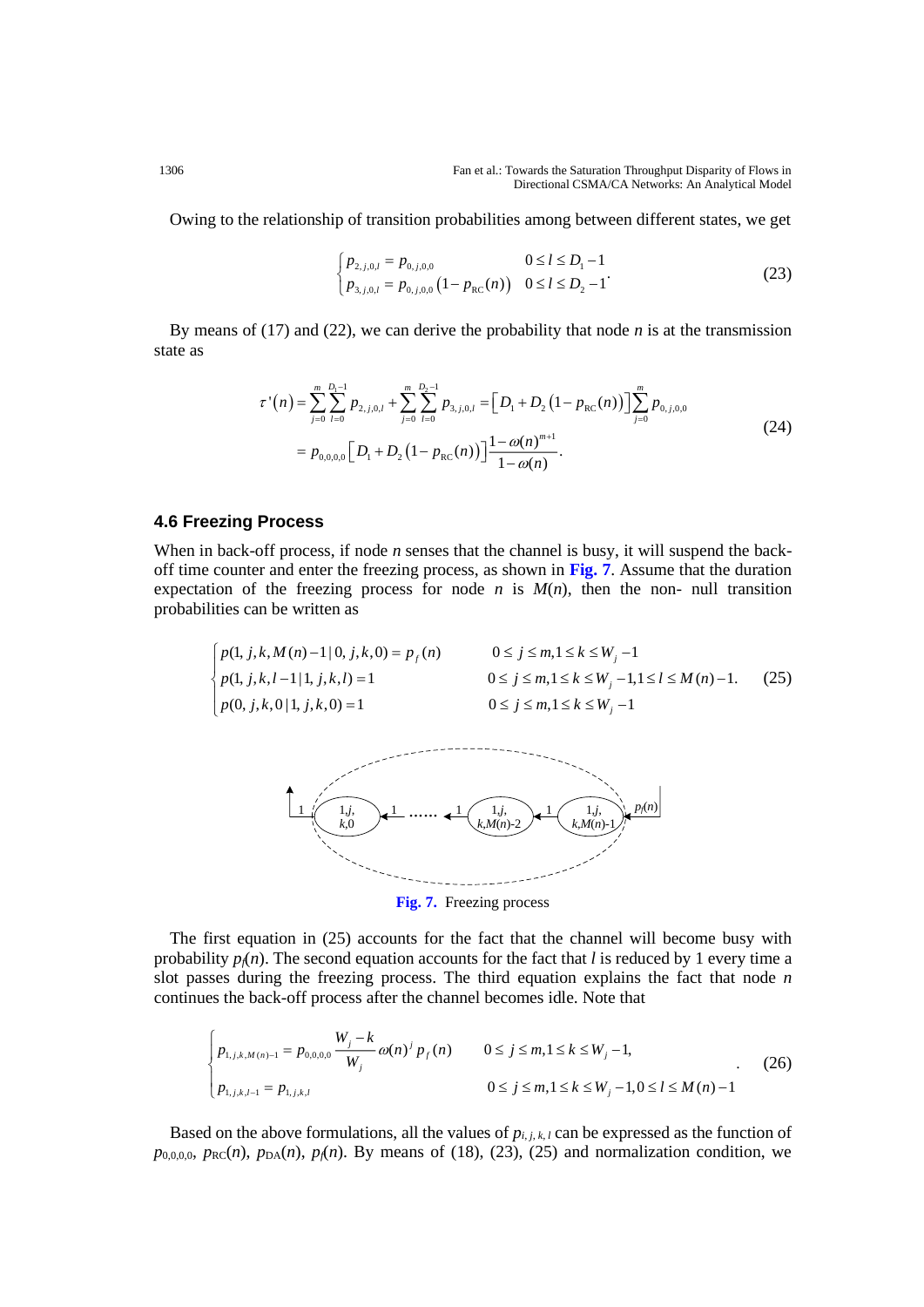finally get

$$
1 = \sum_{j=0}^{m} \sum_{k=0}^{W_j - 1} p_{0,j,k,0} + \sum_{j=0}^{m} \sum_{l=0}^{D_1 - 1} p_{2,j,0,l} + \sum_{j=0}^{m} \sum_{l=0}^{D_2 - 1} p_{3,j,0,l} + \sum_{j=0}^{m} \sum_{k=1}^{W_j - 1} \sum_{l=0}^{M(n)-1} p_{1,j,k,l}
$$
  
=  $p_{0,0,0,0} \left[ \frac{W_0 \left( 1 + p_f(n)M(n) \right)}{2} \right] \frac{1 - \left( 2\omega(n) \right)^{m+1}}{1 - 2\omega(n)} + p_{0,0,0,0} \left[ \frac{\left( 1 - p_f(n)M(n) \right)}{2} + D_1 + D_2 \left( 1 - p_{RC}(n) \right) \right] \frac{1 - \omega(n)^{m+1}}{1 - \omega(n)}.$  (27)

For convenience, we assume that

$$
\begin{cases}\np_1 = \frac{\left(1 + p_f(n)M(n)\right)}{2} \\
p_2 = \frac{\left(1 - p_f(n)M(n)\right)}{2} + D_1 + D_2\left(1 - p_{RC}(n)\right)\n\end{cases} \tag{28}
$$

By combining (26) and (27),  $p_{0,0,0,0}$  can be expressed as

$$
p_{0,0,0,0} = \frac{1}{p_1 W_0 \frac{1 - (2\omega(n))^{m+1}}{1 - 2\omega(n)} + p_2 \frac{1 - \omega(n)^{m+1}}{1 - \omega(n)}}.
$$
(29)

Note that all variables except  $p_f(n)$  and  $M(n)$  are related to  $p_{0,0,0,0}$ . In other words, if  $p_f(n)$  and  $M(n)$  are determined,  $p_{0,0,0,0}$  will be determined, too. Inspired by [30], we use a continuous Markov chain with an iterative way to compute  $p_f(n)$  and  $M(n)$ .

In the continuous Markov chain model for directional CSMA/CA based MAC protocols, we suppose that the data packet arrival rate of the node *n* follows a Poisson distribution with mean  $\lambda(n)$  and the average data packet length is  $1/\rho(n)$ . If we use *J* to represents the independent set of nodes which can transmit simultaneously because of space division multiplexing property of directional antennas, the steady-state probability of *J* can be expressed as

$$
Q(J) = \left(\prod_{n \in J} \frac{\lambda(n)}{\rho(n)}\right) Q(\phi),\tag{30}
$$

where  $Q(\phi)$  is the probability that no node stays in transmission process. With the normalization condition of *Q*(*J*), we can derive

$$
Q(\phi) = \left[ \sum_{\text{all } J} \prod_{n \in J} \frac{g(n)}{u(n)} \right]^{-1},\tag{31}
$$

In the fixed-length slot Markov chain model, the probability that a node continues the backoff process after a time slot *σ* is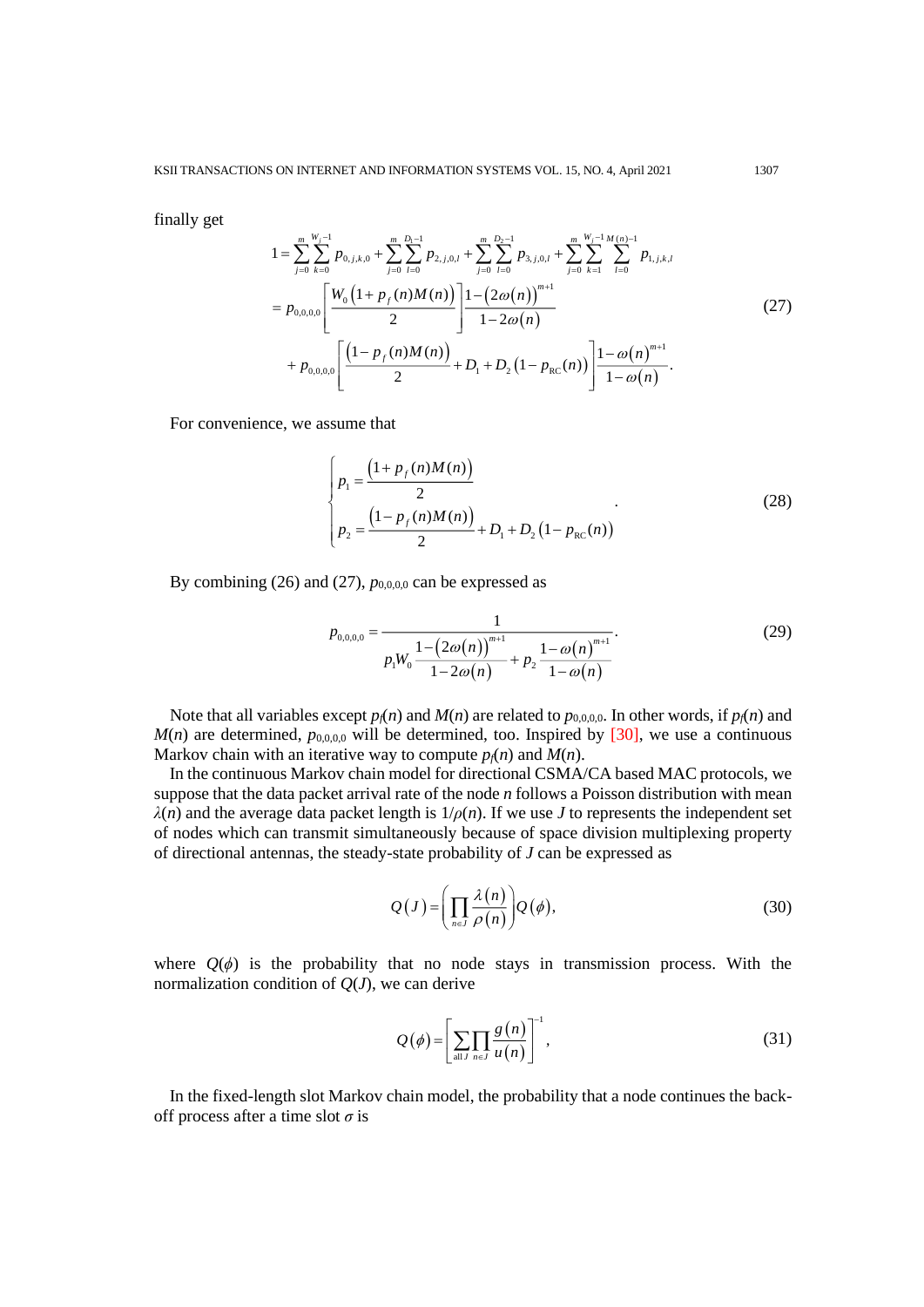1308 Fan et al.: Towards the Saturation Throughput Disparity of Flows in Directional CSMA/CA Networks: An Analytical Model

$$
p_i(n) = \left[1 - \tau_{\text{RTS}}(n)\right] \left[1 - p_f(n)\right].\tag{32}
$$

In the continuous Markov chain model, it is equivalent to the probability that no transmission occurs from the channel is idle during the interval *σ*. Let Λ(*n*) be the aggregate scheduling rate of node *n* and its neighbors from the state that node *n* can transmit, it can be expressed as

$$
p_i(n) = e^{-\Lambda(n)\sigma}.
$$
\n(33)

By relations of (32) and (33), we can derive

$$
p_f(n) = 1 - \frac{e^{-\Lambda(n)\sigma}}{1 - \tau_{\text{RTS}}(n)}.
$$
 (34)

The calculation of  $\Lambda(n)$  is as follows:

$$
\Lambda(n) = \lambda(n) + \sum_{n' \in T(n)} B(n'|n) \lambda(n'), \tag{35}
$$

where  $T(n)$  represents the set of neighbors of node *n*,  $B(n'|n)$  represents the probability that node *n*′ is allowed to transmit under the condition that node *n* can transmit, it is

$$
B(n'|n) = \frac{B(n',n)}{B(n)} = \frac{\sum_{J \subset \overline{T(n)} \cup \overline{T(n')}} \left(\prod_{n \in J} \frac{\lambda(n)}{\rho(n)}\right)}{\sum_{J \subset \overline{T(n)}} \left(\prod_{n \in J} \frac{\lambda(n)}{\rho(n)}\right)}.
$$
(36)

 $B(n)$  is the probability that node *n* senses the communication channel is idle, which is equal to the sum of the steady-state probability of all the independent set that can transmit simultaneously. Thus, we get

$$
B(n) = \sum_{J \subset \overline{T}(n)} Q(H) = \frac{\sum_{J \subset \overline{T}(n)} \left( \prod_{n \in J} \lambda(n) / \rho(n) \right)}{\sum_{\substack{all \ J}} \left( \prod_{n \in J} \lambda(n) / \rho(n) \right)}.
$$
(37)

Based on (18), (33) and (37), we have established a relationship between the fixed-length Markov chain model and the continuous Markov chain model. By substituting the initial value of  $λ(n)$  and  $ρ(n)$  into (37), we can calculate the value of  $B(n)$ . Then, by relations (19), (34), (35) and (36),  $p_f(n)$  can be expressed as the function of  $p_{0,0,0,0}$ .  $M(n)$  is further derived by substituting  $p_f(n)$  into (18). With the derivation of  $p_f(n)$  and  $M(n)$ , all the variables of the fixed-length Markov chain model can be calculated according to (27). Substituting their values into (21), the per stream saturation throughput is finally obtained.

By using the continuous Markov chain model, the saturation per stream saturation throughput can be expressed as: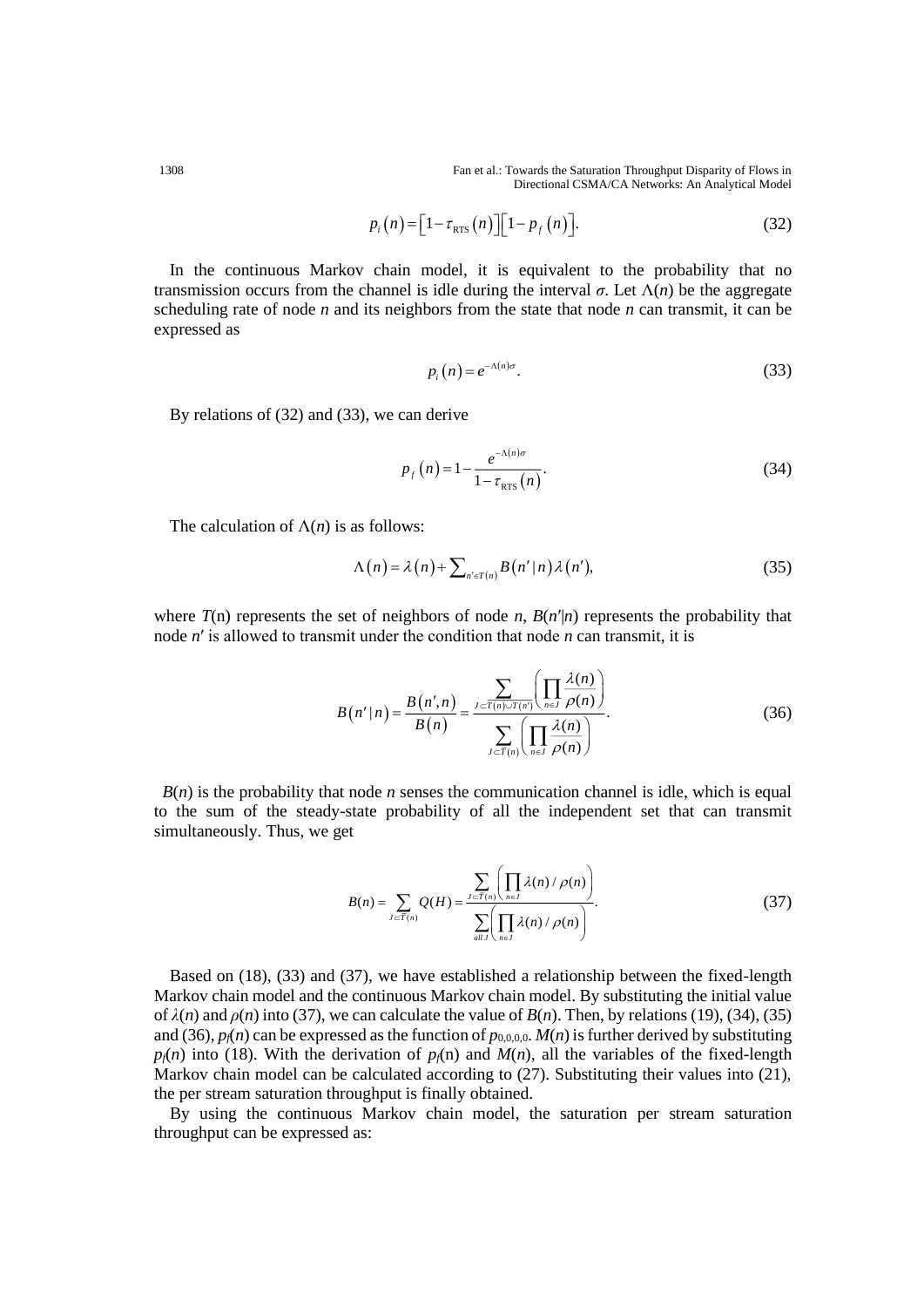$$
s(n) = B(n)\lambda(n)[1 - \omega(n)].
$$
\n(38)

We use (38) to update the value of  $\lambda(n)$ , and the other variables are further updated accordingly. These variables are in turn used to update the value of the per-flow saturation throughput. The above steps are repeated until the result converges. The convergence result of the per-flow saturation throughput is exactly what we need.

# **5. Model Validation**

In this section, we adopt the network simulator NS3 to validate our model by comparing the numerical results with the simulation results. Consider a topology with 30 flows randomly distributed in a 250m×250m area, as shown in **Fig. 8**. The sender of flow *n* is denoted as node 2*n*-1 which are filled with grey, and the receiver of flow *n* is denoted as node 2*n* which are filled with black. Assume that all nodes are at saturated condition, i.e., all of them always have at least one packet to send after a successful transmission. We set the packet size of each flow to a fixed value of 256 bytes. Other parameters used to obtain numerical and simulation results are listed in **Table 3**.

| <b>Parameters</b> | <b>Value</b> | <b>Parameters</b>    | Value     |
|-------------------|--------------|----------------------|-----------|
| Simulation time   | 100s         | SNR threshold        | 10dB      |
| Channel bandwidth | 2Mbps        | Retransmission limit |           |
| Slot time         | $20\mu s$    | <b>SIFS</b>          | $10\mu s$ |
| <b>DIFS</b>       | $50\mu s$    | Propagation model    | Two-ray   |
| PHY header        | 192bits      | MAC header           | 224bits   |

**Table 3.** Parameters Used to Obtain Numerical and Simulation Results

## **5.1 Transmission Probability**

**Fig. 9** gives the comparison results of RTS and DATA transmission probability with different beamwidth. Overall, we observe that the analysis result is very close to the simulation result in directional CSMA/CA based Ad hoc networks. On the one hand, the RTS transmission probability is higher than the DATA transmission probability for most flows when the beamwidth is the same. That is because if the sender does not receive the CTS frame after transmitting the RTS frame, it will not transmit the DATA frame. On the other hand, the narrower beamwidth allows more spatial reuse, and the more idle time of the channel sensed by a few flows. As a result, this fraction of flows has more opportunities to access the channel. That is, the narrower the beam is, the higher the RTS and DATA transmission probabilities are for a few flows.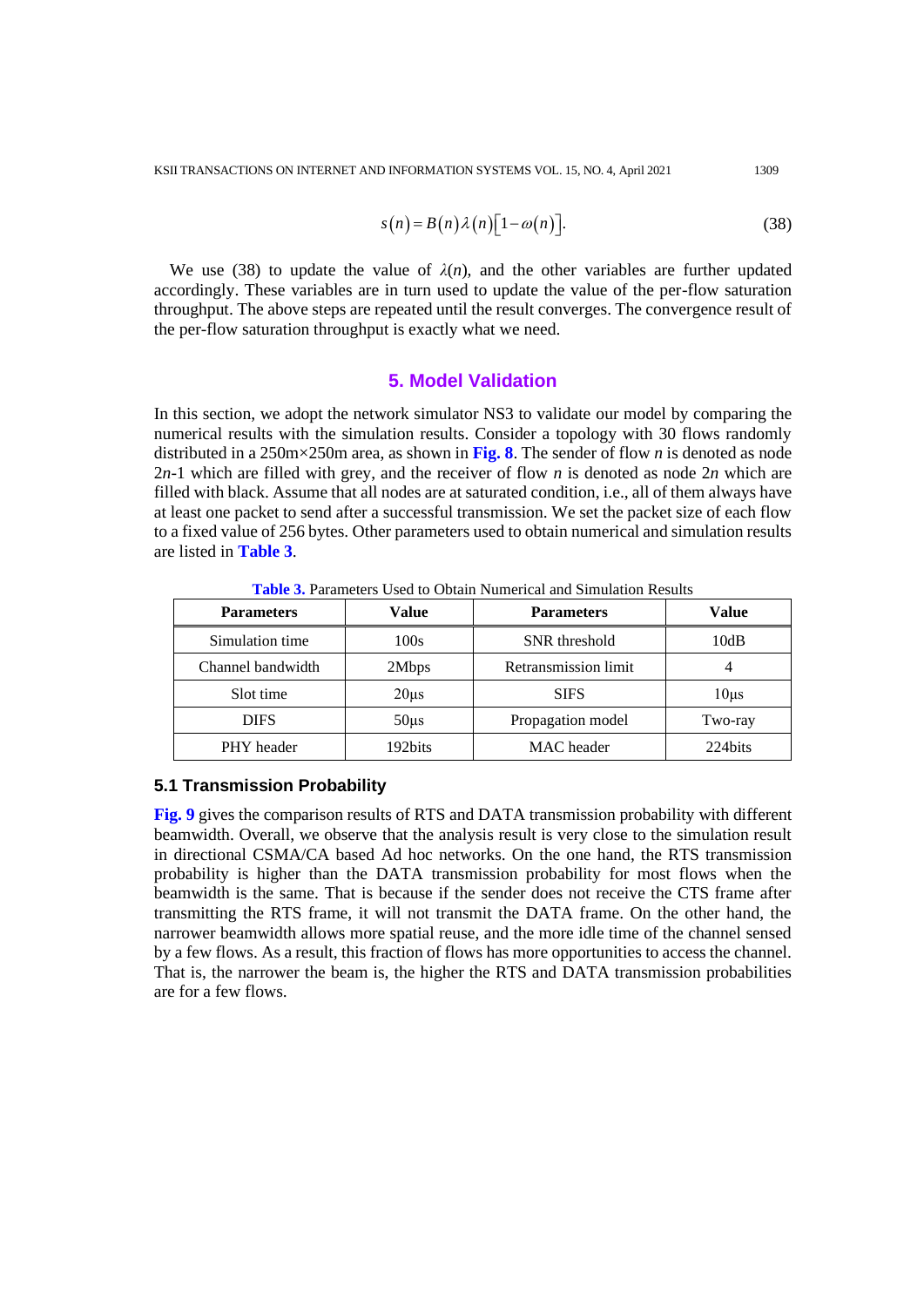Fan et al.: Towards the Saturation Throughput Disparity of Flows in Directional CSMA/CA Networks: An Analytical Model



**Fig. 8.** A random topology with 30 flows

As mentioned above, the network environment faced by each flow is different considering the deafness and directional hidden terminal problems in a directional CSMA/CA based Ad hoc networks. This disparity of flows leads to the different RTS and DATA transmission probability of each flow. For example, in **Fig. 9(a)**, when the beamwidth is 90 degrees, the RTS transmitting probability of stream 15 is higher than other flows. As can be seen from **Fig.**  , node 29 and node 30 are the corresponding sender and receiver of flow 15, respectively. Note that there are no other nodes except node 29 in the beam direction of node 30, the RTS frame is always received successfully. Because of fewer collisions of transmission, the contention window size of node 29 will remain near the minimum, so it is more likely to choose a smaller back-off value. Therefore, the RTS transmitting probability of stream 15 is higher than other flows.

In contrast, flow 21 has a quite low RTS transmission probability because there are other five transmitting nodes that are aligned with node 42: node 3, 17, 31, 39 and 43. When the sender of flow 21, i.e. node 41, starts to transmit the RTS frame, if one of these nodes finishes the back-off process and starts transmission during the RTS transmission process, collisions will occur at node 42. It will result in doubling the contention window size of node 41 and retransmitting the RTS frame. If the retransmission is unsuccessful, the contention window will become twice than before again. When it is equal to the retransmission limit, the packet will be discarded. Hence, the RTS transmission probability of this flow is lower than other flows. Similarly, when the beamwidth turns to be 60 degrees or 30 degrees, the disparity in RTS transmission probability still exists. Further observations show that when a flow has low RTS transmission probability, the DATA transmission probability will be lower in most cases. If the RTS transmission probability of one flow is high, the DATA transmission probability is substantially the same or slightly decreased.

In omni-directional CSMA/CA based Ad hoc networks, as shown in **Fig. 9**, the RTS and DATA transmission probability of flows are almost the same because of the equal access to the channel. Compared with directional CSMA/CA based Ad hoc networks, we can see that the RTS and DATA transmission probability of omni-directional flows are higher than most of the directional flows when the beamwidth is 90 degrees and 60 degrees. However, under the condition that the beamwidth is 30 degrees, there are more than one-third of directional flows which have higher RTS and DATA transmission probability than omni-directional flows. The reason for this increment is that when the antenna is narrow beam antenna, the collision zone of flows is reduced, so the amount of potential conflicting streams is reduced accordingly. That is to say, the transmission of flows is less interfered by their neighbor flows. As a result, the RTS and DATA transmission probability of flows have a significant increase with narrower beamwidth.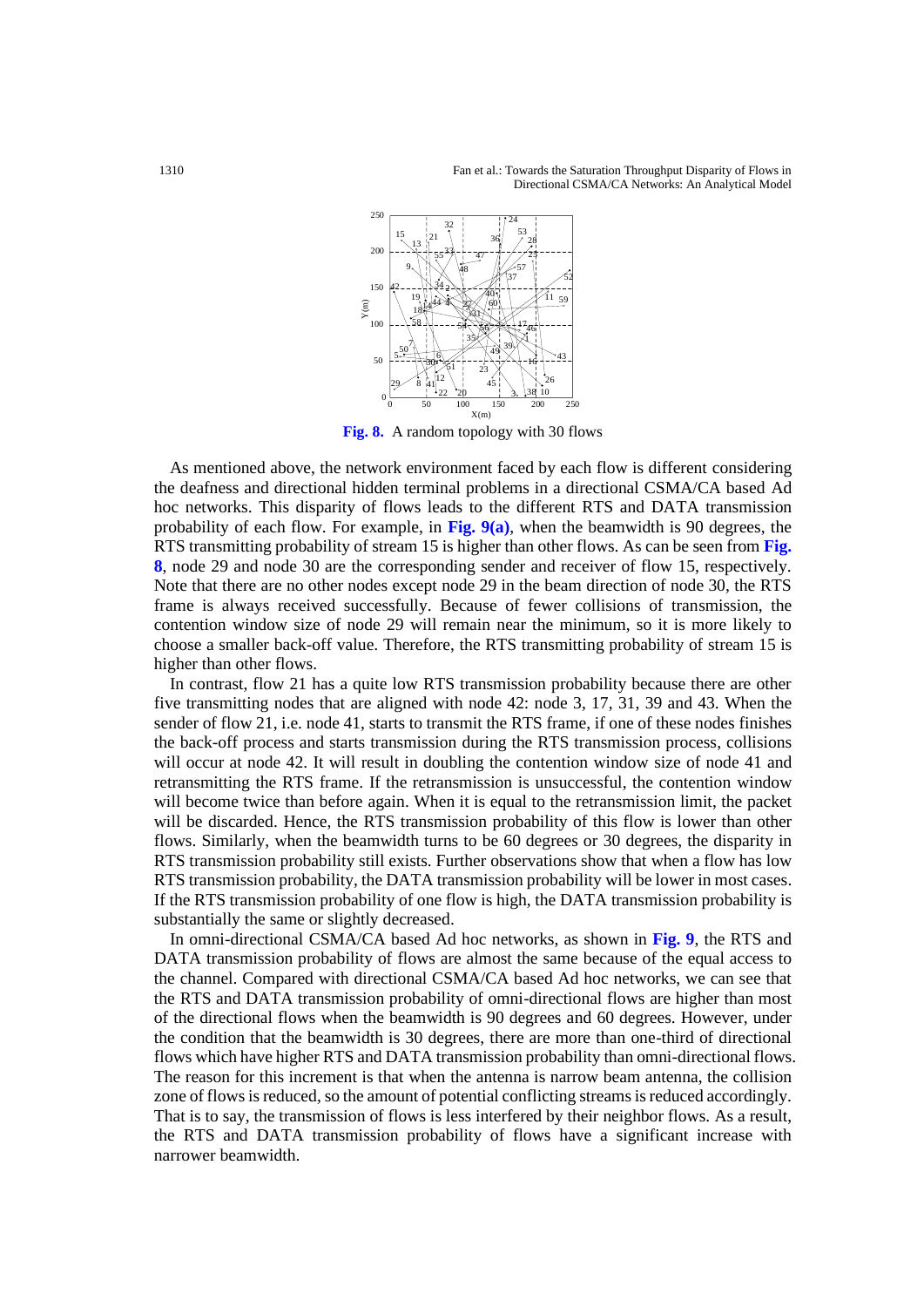

## **5.2 Collision Probability**

**Fig. 10** shows the RTS and DATA collision probability of flows in the directional CSMA/CA based Ad hoc networks with the random topology. [Intuitively,](file:///C:/Users/SGQ/AppData/Local/youdao/dict/Application/7.5.2.0/resultui/dict/) using directional antennas will reduce the number of nodes that are in competition of the tagged flow, so the collision probability of directional flows should be lower than that of omni-directional flows. However, when the beamwidth is 90 degrees and 60 degrees, as shown in **Fig. 10(a)**, **(b)**, **(c)**, and **(d)**, the RTS and DATA collision probability of most directional flows are higher than that of omni-directional flows. Although the directional antennas can increase the space division multiplexing, the deafness and directional hidden terminal problems greatly weaken the gain of directional antennas, resulting in higher actual RTS and DATA collision probability than omni-directional networks. When the beamwidth is further narrowed to 30 degrees, the advantage of directional antennas becomes noticeable. There are more than half of directional flows whose RTS collision probability is lower than omni-directional flows.

In **Fig. 10(a)**, **(c)**, and **(e)**, the RTS collision probability of stream 15 is almost zero. Since there are no other conflicting nodes in the collision area of node 30, the packets transmitted by the sender of flow 15 can be received successfully. However, the collision probability of flows that have multiple conflicting nodes in the collision area is relatively high. For example, besides the sender of flow 12, i.e. node 23, the beam direction of node 24 is also aligned with nodes 27, 29, 35, 45 and 51. Whereas node 27 has a high transmission probability as shown in **Fig. 10**, and it is in the persistent collision area of node 24. Hence, the collision probability of flow 12 is high due to the existence of these conflicting nodes.

For a specified flow, its DATA collision probability is usually lower than the RTS collision probability. The DATA collision probability will not be counted unless the CTS frame is correctly received. In omni-directional CSMA/CA based Ad hoc networks, as shown in **Fig. 10**, the DATA collision probability is almost zero. That is because the RTS/CTS handshake mechanism can effectively reduce the collisions of DATA transmission process. But in directional CSMA/CA based Ad hoc networks, because of deafness and directional hidden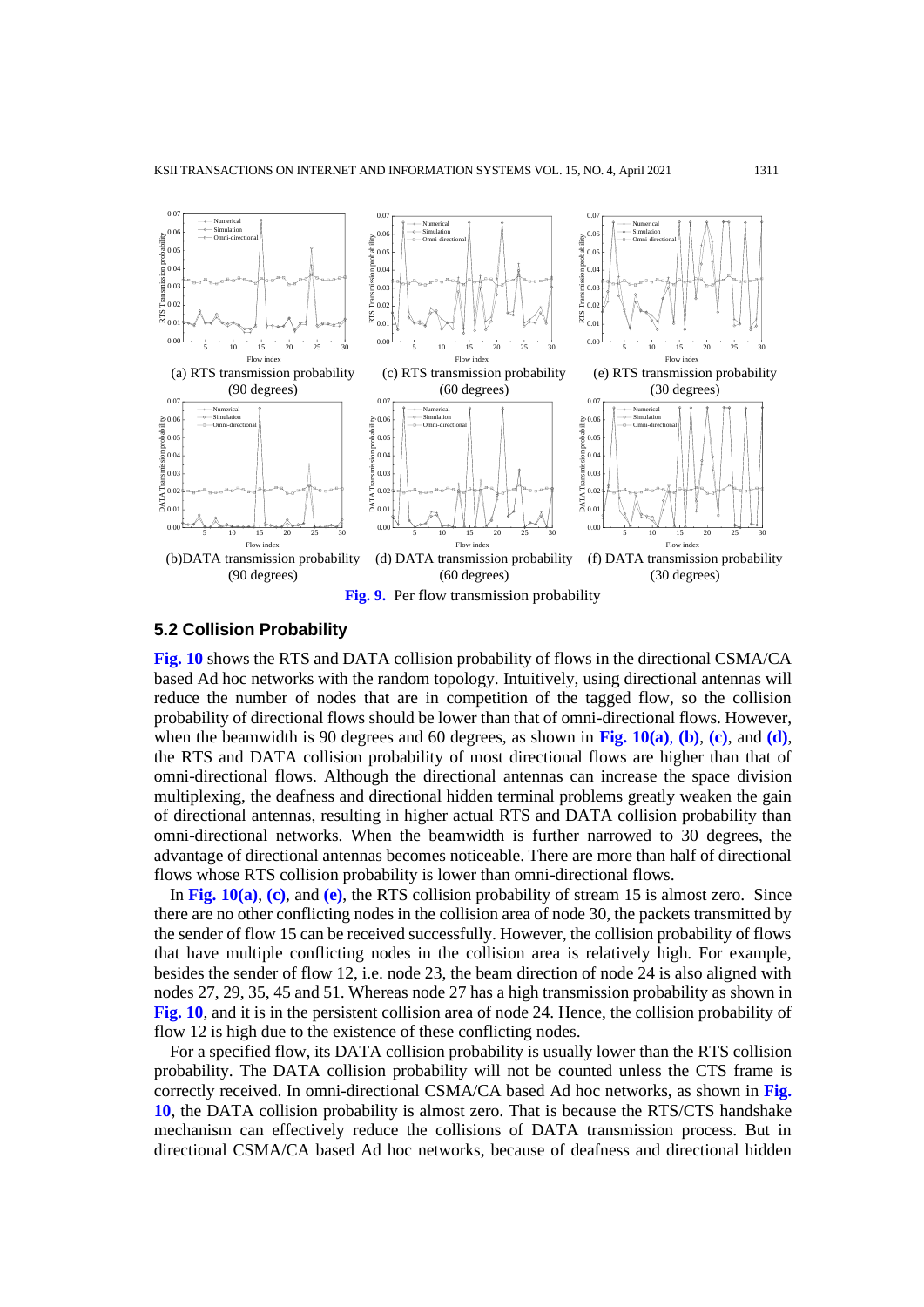

terminal problems, the DATA collision probability may still exist even if the CTS frame is correctly received.

**Fig. 10.** Per flow collision probability

## **5.3 Saturation Throughput**

**Fig. 11(a)**, **(c)**, and **(e)** illustrate the analytical and simulation results of the saturated throughput of per-flow. We can see that the analytical results match well with the simulation results from them, which verifies the accuracy of our analytical model. Further observation, we note that there is a big disparity in the saturation throughput among flows. Some flows can achieve very high saturation throughput while others have a very low saturation throughput, and even a few flows get starved. Although using directional antennas can increase the saturation throughput of the whole network by increasing the spatial reuse, it may lead to the unfairness problem among flows compared with omni-directional antennas.

Comparing **Fig. 9**, **Fig. 10**, and **Fig. 11**, we observe that the overall trends of the saturation throughput of per-flow is similar to that of the transmission probability and contrary to that of the collision probability. There are also some special cases, because the saturation throughout of per-flow is not only related to the transmission probability and collision probability, but also related to the suspension probability. For example, in **Fig. 11(a)**, the saturation throughput of stream 15 is lower than flow 24. Review **Fig. 9** and **Fig. 10**, we can see that the RTS and DATA transmission probabilities of stream 15 are both higher than stream 24, and the collision probability of both flows are almost zero. However, the corresponding sender of flow 15, i.e. node 29, is also aligned with other 7 nodes except besides its receiver. If one or more of these interfere nodes start the transmission process when node 29 is in the back-off process, node 29 will suspend its back-off time counter and enter the freezing process. That is to say, the suspension probability of flow 15 is relatively high. On the other hand, the amount of nodes aligned with the sender of flow 24 (node 47) is only 4, so the suspension probability of node 47 is lower than node 29. Combining the effects of transmission probability, collision probability and suspension probability, the actual saturation throughput of stream 15 is lower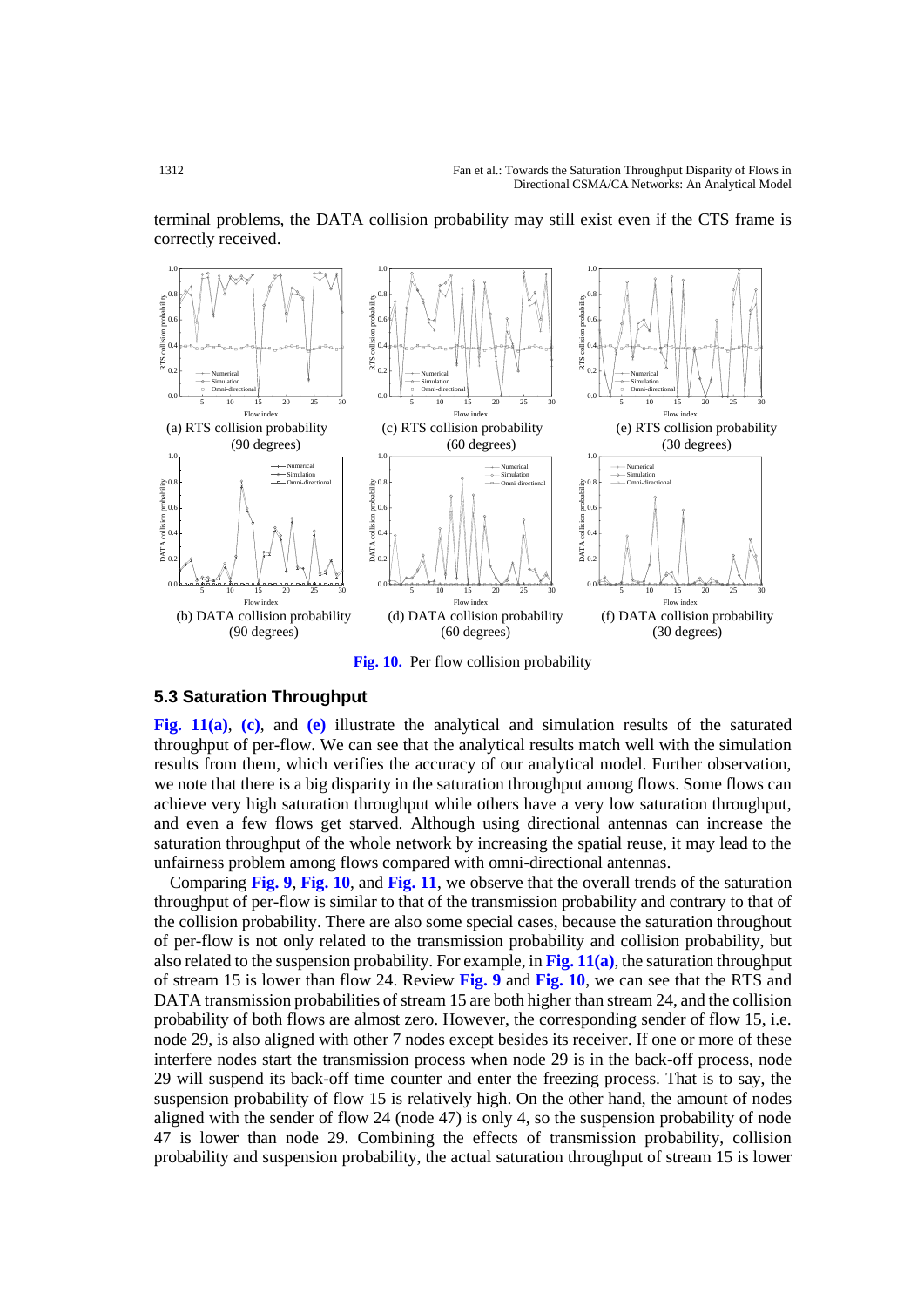

than that of flow 24.

**Fig. 11(b)**, **(d)**, and **(f)** gives the per-flow saturation throughput with different minimum contention window size. The change of saturation throughput of different flows is different when the minimum contention window size becomes greater. Generally speaking, the saturation throughput of flows with high saturation throughput decreases while the saturation throughput of flows with low saturation throughput increases. That is because the flows with high saturation throughput have a high transmission probability and low collision probability. When the minimum contention window size increases, the transmission probability decreases significantly while the collision probability remains almost the same. Therefore, the saturation throughput of these flows decreases. For those flows with low saturation throughput, their collision probability is greatly decreased with the increase of the minimum contention window size, so their saturation throughput increases instead.

## **6. Conclusion**

In this paper, we have presented a novel analytical model for analyzing the saturated throughput disparity of flows in directional CSMA/CA based Ad hoc networks. The analytical model fully considers both the effect of deafness and directional hidden terminal problems through a four-dimensional Markov chain which is based on the notion of the fixed-length slot. By analyzing the back-off process, transmission process and freezing process of the tagged node, we deduce the per stream saturation throughput. The accuracy of the proposed model is validated by extensive simulations. Our work provides a deeper understanding of the behavior of CSMA/CA based MAC protocols in directional Ad hoc networks and can promote the improvement of unfairness problem in the design of directional MAC protocols.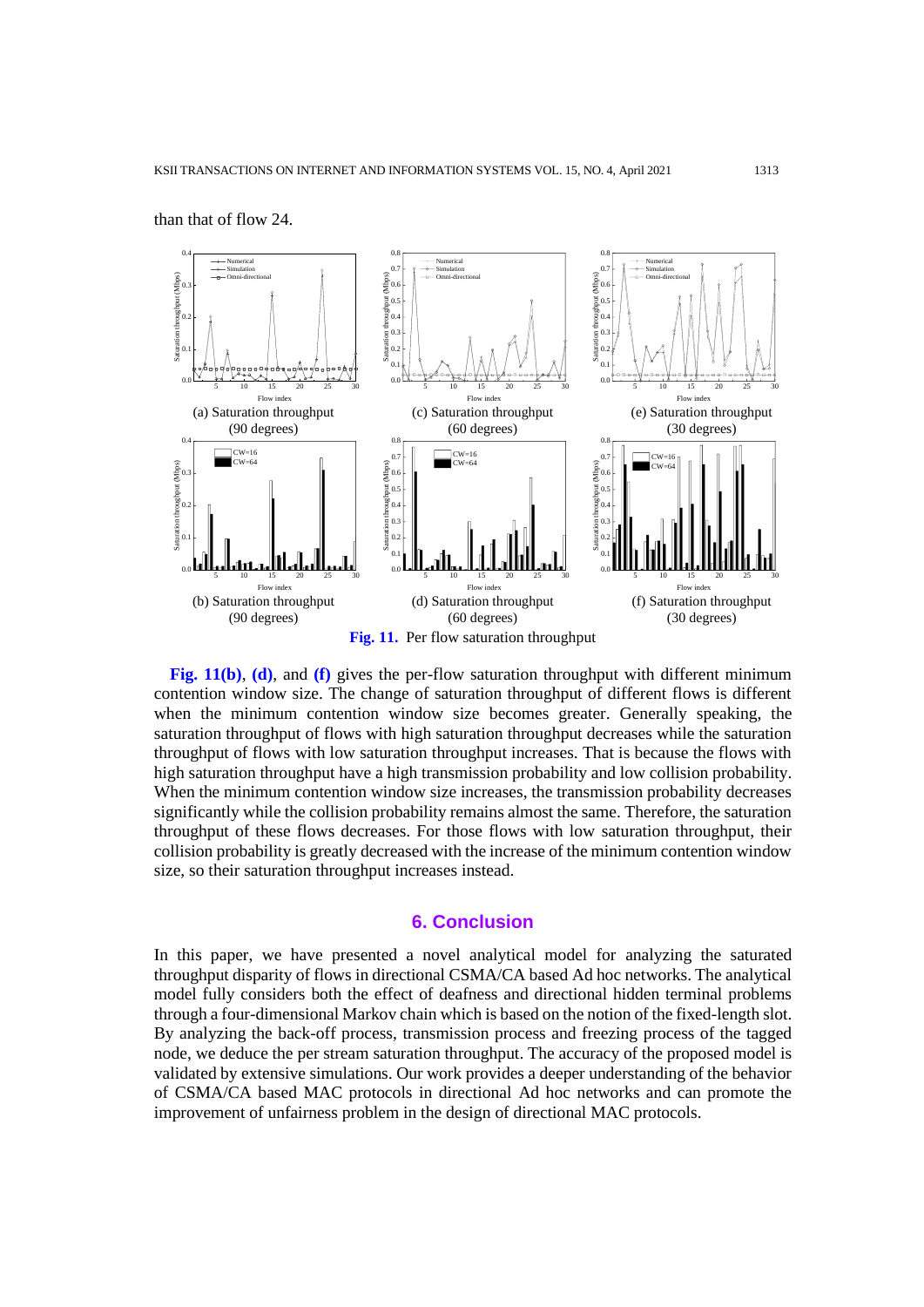## **References**

- [1] P. Sun and N. Samaan, "A Novel VANET-Assisted Traffic Control for Supporting Vehicular Cloud Computing," *IEEE Transactions on Intelligent Transportation Systems*, 2020. [Article \(CrossRef Link\)](https://doi.org/10.1109/TITS.2020.2994280)
- [2] I. García-Magariño, R. Lacuesta, M. Rajarajan, and J. Lloret, "Security in networks of unmanned aerial vehicles for surveillance with an agent-based approach inspired by the principles of blockchain," *Ad Hoc Networks*, vol. 86, pp. 72-82, 2019. [Article \(CrossRef Link\)](https://doi.org/10.1016/j.adhoc.2018.11.010)
- [3] X. Hu, J. Cheng, M. Zhou, B. Hu, X. Jiang, Y. Guo, K. Bai, and F. Wang, "Emotion-aware cognitive system in multi-channel cognitive radio ad hoc networks," *IEEE Communications Magazine*, vol. 56, no. 4, pp. 180-187, 2018. **[Article \(CrossRef Link\)](https://doi.org/10.1109/MCOM.2018.1700728)**
- [4] F. De Rango, G. Potrino, M. Tropea, A. F. Santamaria, and P. Fazio, "Scalable and ligthway bioinspired coordination protocol for FANET in precision agriculture applications," *Computers & Electrical Engineering*, vol. 74, pp. 305-318, 2019. [Article \(CrossRef Link\)](https://doi.org/10.1016/j.compeleceng.2019.01.018)
- [5] M. Gerasimenko, D. Moltchanov, M. Gapeyenko, S. Andreev, and Y. Koucheryavy, "Capacity of multiconnectivity mmWave systems with dynamic blockage and directional antennas," *IEEE Transactions on Vehicular Technology*, vol. 68, no. 4, pp. 3534-3549, 2019. [Article \(CrossRef Link\)](https://doi.org/10.1109/TVT.2019.2896565)
- [6] J. Guo, P. Walk, and H. Jafarkhani, "Optimal deployments of UAVs with directional antennas for a power-efficient coverage," *IEEE Transactions on Communications*, vol. 68, no. 8, pp. 5159-5174, 2020. [Article \(CrossRef Link\)](http://doi.org/10.1109/TCOMM.2020.2992521)
- [7] P. Chu, J. A. Zhang, X. Wang, Z. Fei, G. Fang, and D. Wang, "Interference Characterization and Power Optimization for Automotive Radar With Directional Antenna," *IEEE Transactions on Vehicular Technology*, vol. 69, no. 4, pp. 3703-3716, 2020. [Article \(CrossRef Link\)](https://doi.org/10.1109/TVT.2020.2968929)
- [8] R. R. Choudhury, X. Yang, R. Ramanathan, and N. H. Vaidya, "Using directional antennas for medium access control in ad hoc networks," in *Proc. of the 8th Annual International Conference on Mobile Computing and Networking*, pp. 59-70, 2002. [Article \(CrossRef Link\)](https://doi.org/10.1145/570645.570653)
- [9] E. Shihab, L. Cai, and J. Pan, "A distributed asynchronous directional-to-directional MAC protocol for wireless ad hoc networks," *IEEE Transactions on Vehicular Technology*, vol. 58, no. 9, pp. 5124-5134, 2009. [Article \(CrossRef Link\)](https://doi.org/10.1109/TVT.2009.2024085)
- [10] D. N. M. Dang, V. Nguyen, H. T. Le, C. S. Hong, and J. Choe, "An efficient multi-channel MAC protocol for wireless ad hoc networks," *Ad Hoc Networks*, vol. 44, pp. 46-57, 2016. [Article \(CrossRef Link\)](https://doi.org/10.1016/j.adhoc.2016.02.013)
- [11] X. Li, F. Hu, J. Qi, and S. Kumar, "Systematic Medium Access Control in Hierarchical Airborne Networks with Multi-Beam and Single-Beam Antennas," *IEEE Transactions on Aerospace and Electronic Systems*, vol. 55, no. 2, pp. 706-717, 2018. [Article \(CrossRef Link\)](https://doi.org/10.1109/TAES.2018.2864468)
- [12] Z. Zheng, A. K. Sangaiah, and T. Wang, "Adaptive communication protocols in flying ad hoc network," *IEEE Communications Magazine*, vol. 56, no. 1, pp. 136-142, 2018. [Article \(CrossRef Link\)](https://doi.org/10.1109/MCOM.2017.1700323)
- [13] J. Yang, G. Qiao, Q. Hu, J. Zhang, and G. Du, "A Dual Channel Medium Access Control (MAC) Protocol for Underwater Acoustic Sensor Networks Based on Directional Antenna," *Symmetry*, vol. 12, no. 6, 2020. [Article \(CrossRef Link\)](https://doi.org/10.3390/sym12060878)
- [14] A. Akhtar and S. C. Ergen, "Directional MAC protocol for IEEE 802.11 ad based wireless local area networks," *Ad Hoc Networks*, vol. 69, pp. 49-64, 2018. [Article \(CrossRef Link\)](https://doi.org/10.1016/j.adhoc.2017.10.009)
- [15] J. M. Me Biomo, M. Kunz, and M. St-Hilaire, "Directional antennas in FANETs: A performance analysis of routing protocols," in *Proc. of International Conference on Selected Topics in Mobile and Wireless Networking (MoWNeT)*, pp. 1-8, 2017. [Article \(CrossRef Link\)](https://doi.org/10.1109/MoWNet.2017.8045949)
- [16] O. Bazan and M. Jaseemuddin, "A Survey On MAC Protocols for Wireless Adhoc Networks with Beamforming Antennas," *IEEE Communications Surveys & Tutorials*, vol. 14, no. 2, pp. 216-239, 2012. [Article \(CrossRef Link\)](https://doi.org/10.1109/SURV.2011.041311.00099)
- [17] Y. Qu, B. Ng, and M. Homer, "Optimising channel assignment to prevent flow starvation and improve fairness for planning single radio WMNs in built environments," *Computer networks*, vol. 129, pp. 215-231, 2017. [Article \(CrossRef Link\)](https://doi.org/10.1016/j.comnet.2017.09.016)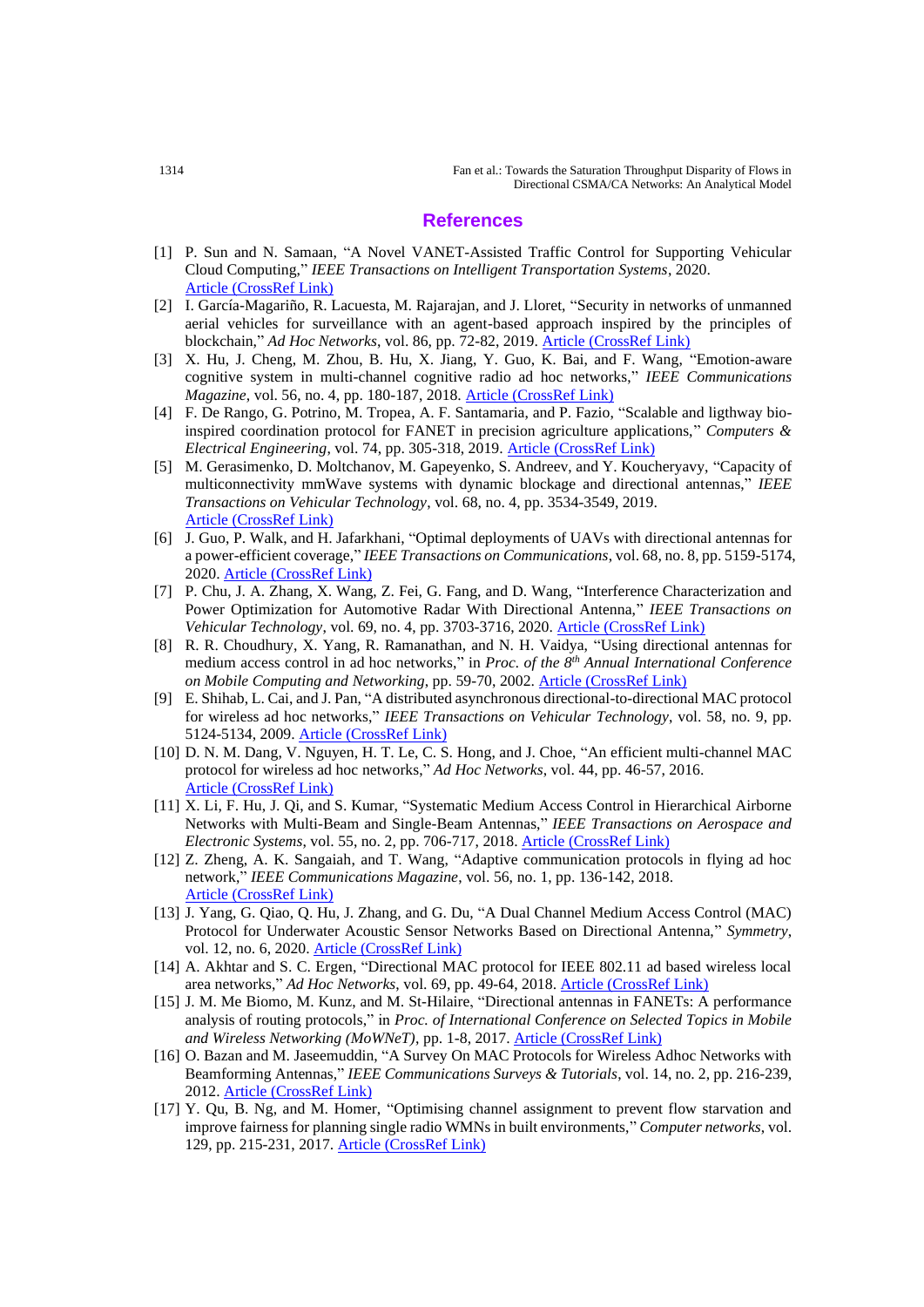- [18] S. Temel and I. Bekmezci, "LODMAC: Location oriented directional MAC protocol for fanets," *Computer Networks*, vol. 83, pp. 76-84, 2015. [Article \(CrossRef Link\)](https://doi.org/10.1016/j.comnet.2015.03.001)
- [19] G. Bianchi, "Performance analysis of the IEEE 802.11 distributed coordination function," *IEEE Journal on Selected Areas in Communications*, vol. 18, no. 3, pp. 535-547, 2000. [Article \(CrossRef Link\)](https://doi.org/10.1109/49.840210)
- [20] E. Felemban and E. Ekici, "Single hop IEEE 802.11 DCF analysis revisited: Accurate modeling of channel access delay and throughput for saturated and unsaturated traffic cases," *IEEE Transactions on Wireless Communications*, vol. 10, no. 10, pp. 3256-3266, 2011. [Article \(CrossRef Link\)](https://doi.org/10.1109/TWC.2011.072511.101227)
- [21] L. Dai and X. Sun, "A unified analysis of IEEE 802.11 DCF networks: Stability, throughput, and delay," *IEEE Transactions on Mobile Computing*, vol. 12, no. 8, pp. 1558-1572, 2012. [Article \(CrossRef Link\)](https://doi.org/10.1109/TMC.2012.128)
- [22] F. Babich and M. Comisso, "Throughput and delay analysis of 802.11-based wireless networks using smart and directional antennas," *IEEE Transactions on Communications*, vol. 57, no. 5, pp. 1413-1423, 2009. [Article \(CrossRef Link\)](https://doi.org/10.1109/TCOMM.2009.05.070250)
- [23] O. Bazan and M. Jaseemuddin, "Performance analysis of directional CSMA/CA in the presence of deafness," *IET communications*, vol. 4, no. 18, pp. 2252-2261, 2010. [Article \(CrossRef Link\)](https://doi.org/10.1049/iet-com.2009.0782)
- [24] Y. Chen, J. Liu, X. Jiang, and O. Takahashi, "Throughput analysis in mobile ad hoc networks with directional antennas," *Ad Hoc Networks*, vol. 11, no. 3, pp. 1122-1135, 2013. [Article \(CrossRef Link\)](https://doi.org/10.1016/j.adhoc.2012.12.003)
- [25] M. Kiran and P. Rajalakshmi, "Saturated throughput analysis of IEEE 802.11 ad EDCA for high data rate 5G-IoT applications," *IEEE Transactions on Vehicular Technology*, vol. 68, no. 5, pp. 4774-4785, 2019. **[Article \(CrossRef Link\)](https://doi.org/10.1109/TVT.2019.2903890)**
- [26] W. Wu, N. Cheng, N. Zhang, P. Yang, K. Aldubaikhy, and X. Shen, "Performance Analysis and Enhancement of Beamforming Training in 802.11 ad," *IEEE Transactions on Vehicular Technology*, vol. 69, no. 5, pp. 5293-5306, 2020. [Article \(CrossRef Link\)](https://doi.org/10.1109/TVT.2020.2982178)
- [27] A. Tsertou and D. I. Laurenson, "Revisiting the hidden terminal problem in a CSMA/CA wireless network," *IEEE Transactions on Mobile Computing*, vol. 7, no. 7, pp. 817-831, 2008. [Article \(CrossRef Link\)](https://doi.org/10.1109/TMC.2007.70757)
- [28] K. Xu, M. Gerla, and S. Bae, "How effective is the IEEE 802.11 RTS/CTS handshake in ad hoc networks," in *Proc. of Global Telecommunications Conference*, pp. 72-76, 2002. [Article \(CrossRef Link\)](https://doi.org/10.1109/GLOCOM.2002.1188044)
- [29] J. S. Reigadas, A. Martinez-Fernandez, J. Ramos-Lopez, and J. Seoane-Pascual, "Modeling and Optimizing IEEE 802.11 DCF for Long-Distance Links," *IEEE Transactions on Mobile Computing*, vol. 9, no. 6, pp. 881-896, 2010. [Article \(CrossRef Link\)](https://doi.org/10.1109/TMC.2010.27)
- [30]M. Garetto, T. Salonidis, and E. W. Knightly, "Modeling Per-Flow Throughput and Capturing Starvation in CSMA Multi-Hop Wireless Networks," *IEEE/ACM Transactions on Networking*, vol. 16, no. 4, pp. 864-877, 2008. [Article \(CrossRef Link\)](https://doi.org/10.1109/TNET.2007.902687)